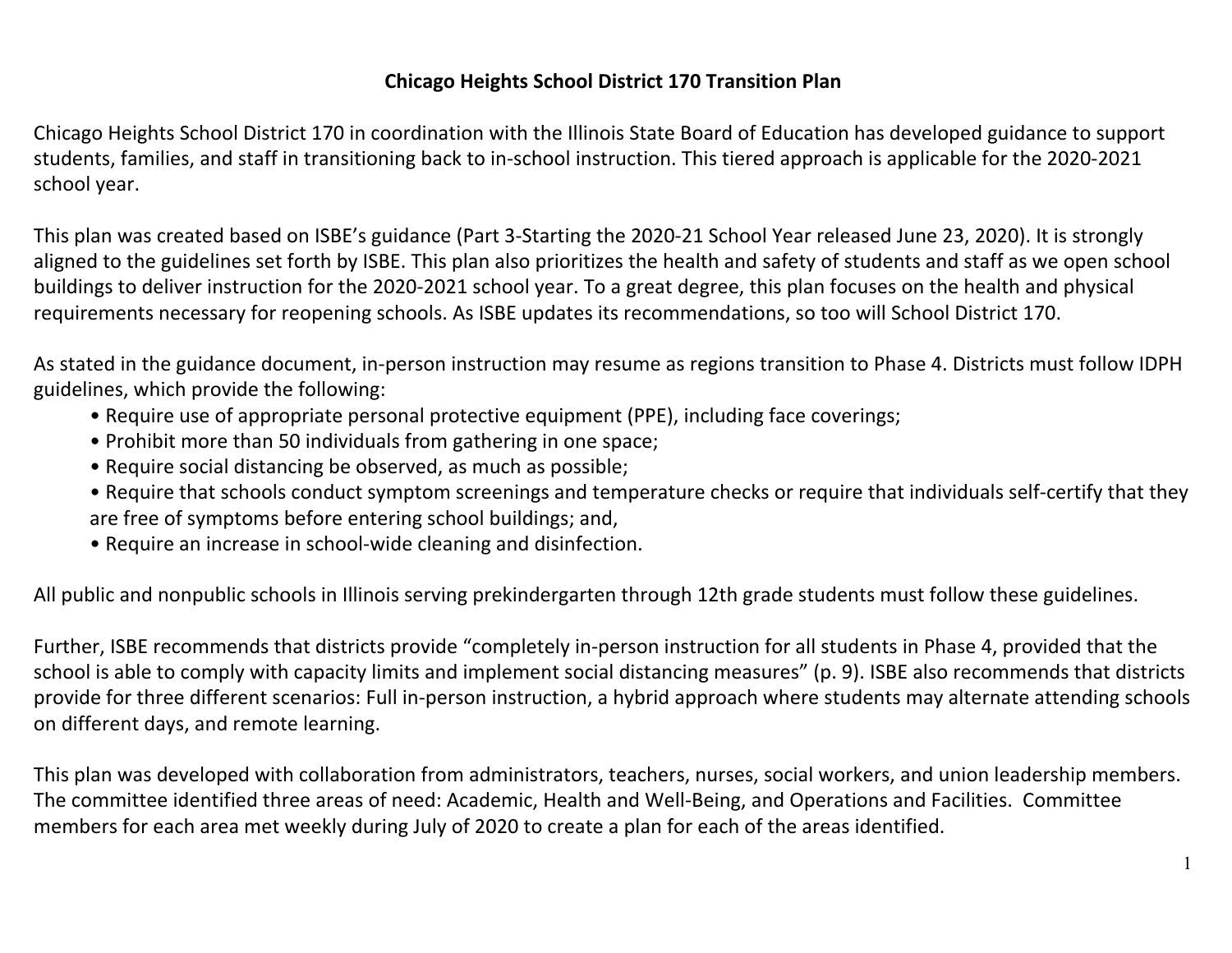The Academic Team's responsibility was to develop an instructional plan for three different scenarios: Remote Learning, Hybrid Learning, and Traditional Learning. The plan includes student and staff schedules as well.

The Health and Well Being Team was responsible for creating plans for keeping students and staff safe and attending to the social and emotional needs of students and staff.

The Operations and Facilities Team was responsible for transportation plans, meal plans, human resource issues, and keeping students and staff safe.

The School District 170 Transition Plan is a culmination of the above teams' work.

The District wishes to thank ISBE for its commitment to keeping students and staff safe. The Illinois State Board of Education will provide two cloth face coverings for each student and staff member. It is recommended that the students wash the used face covering daily. Disposable face coverings will be available in the event a student forgets his/her cloth covering at home. Students and staff with medical issues regarding face coverings should submit a doctor's note indicating that wearing a face covering can pose a health risk.

Hand Sanitizers will be provided for every classroom, office areas, and eating areas. Hand washing will be encouraged multiple times each day especially prior to breakfast or lunch.

The team identified three "lanes" of operation:

-Enhanced Remote Learning—Substantial cases of Covid19 are reported at a school which requires the school to close temporarily, or efforts in keeping students/staff safe require the implementation of Enhanced Remote Learning.

-Hybrid Approach—A minimal number of cases of Covid19 are reported at a school which requires the school to open on a reduced basis. Students attend school on alternate days to allow for social distancing.

-Traditional Face to Face Instruction—No cases of Covid19 are reported at a school. Schools will be allowed to open as usual. This typically would not occur until the state is in Phase 5 of the Governor's Restore Illinois Plan.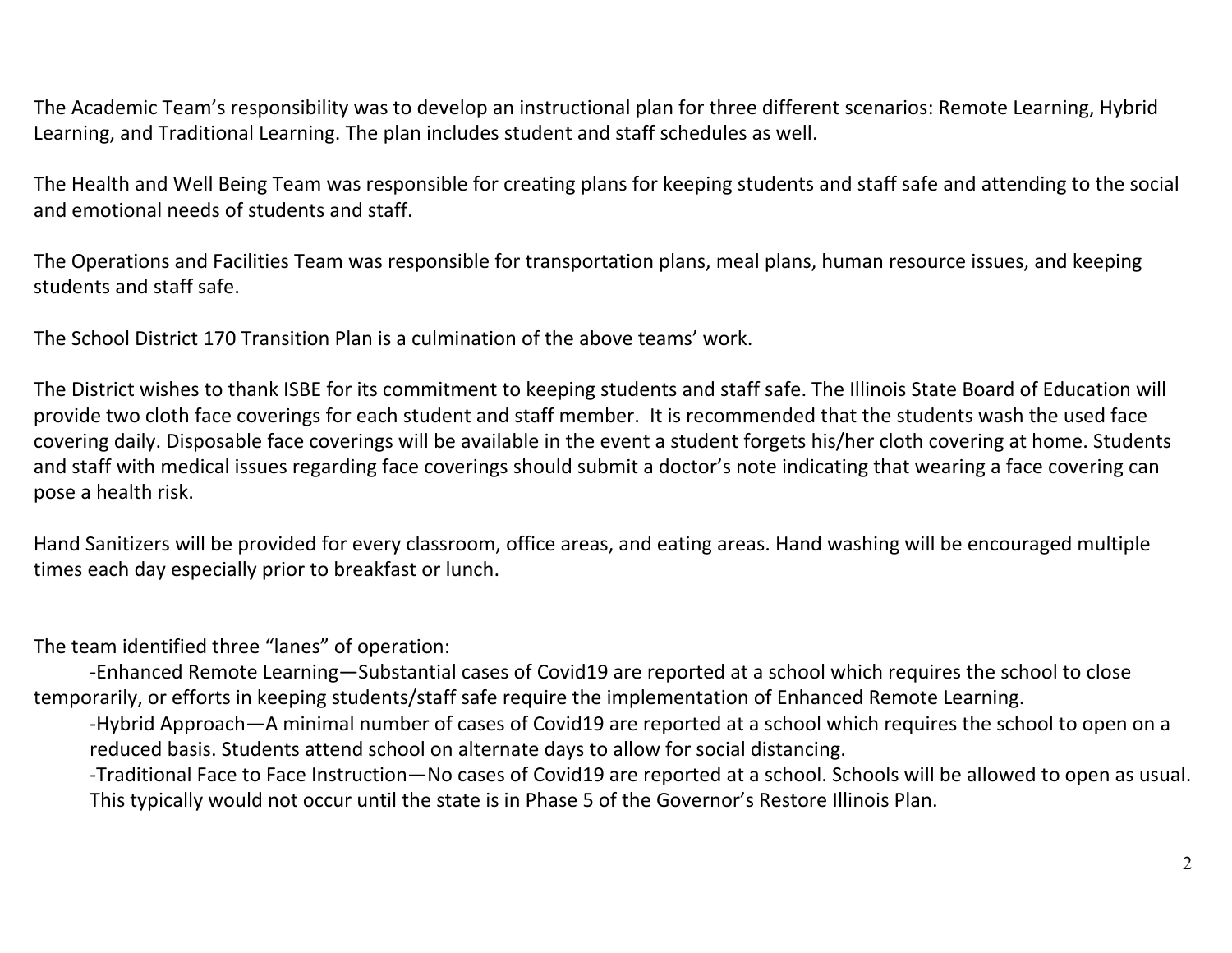| <b>Enhanced Remote Learning</b>                                                                                                                                                                                                                                                                                                                                         | <b>Hybrid Approach</b>                                                                                                                                                                                                                                                                                                                                                                                                                                                                                                                                                                                                  | <b>Traditional Face to Face</b><br><b>Instruction</b>                                                                                             |
|-------------------------------------------------------------------------------------------------------------------------------------------------------------------------------------------------------------------------------------------------------------------------------------------------------------------------------------------------------------------------|-------------------------------------------------------------------------------------------------------------------------------------------------------------------------------------------------------------------------------------------------------------------------------------------------------------------------------------------------------------------------------------------------------------------------------------------------------------------------------------------------------------------------------------------------------------------------------------------------------------------------|---------------------------------------------------------------------------------------------------------------------------------------------------|
| Substantial cases of Covid19 are reported<br>in the community or at a school, or<br>efforts in keeping students/staff safe<br>require the implementation of this<br>approach.                                                                                                                                                                                           | A minimal number of cases of Covid19<br>are reported in the community or at a<br>school.                                                                                                                                                                                                                                                                                                                                                                                                                                                                                                                                | No cases of Covid19 are reported in the<br>community or at a school. This would<br>occur once we are in Phase 5 of the<br>Restore Illinois Plan.  |
| • School is closed for deep cleaning.<br>School may be closed for 14 days<br>$\bullet$<br>or longer.<br>Coordinate with IDPH officials.<br>$\bullet$<br>Participate in contact tracing<br>$\bullet$<br>efforts as directed by local health<br>officials.<br>Close off affected areas and if<br>$\bullet$<br>possible wait 24 hours before<br>cleaning and disinfecting. | • Implement enhanced social<br>distancing measures.<br>-face coverings worn by all<br>students and staff.<br>-maintain six feet between desks,<br>students, and staff<br>Staggered use of school buildings.<br>$\bullet$<br>Implement alternating schedules<br>$\bullet$<br>for students.<br>• Lessons for students are either<br>live-streamed or recorded.<br>• Establish and maintain<br>communication with local health<br>officials and IDPH.<br><b>Participate in contact tracing</b><br>$\bullet$<br>efforts as directed by local health<br>officials.<br>• Isolate and deep clean impacted<br>areas and spaces. | • School building is open for<br>traditional instruction.<br>Implement preventative practices<br>$\bullet$<br>and additional proactive protocols. |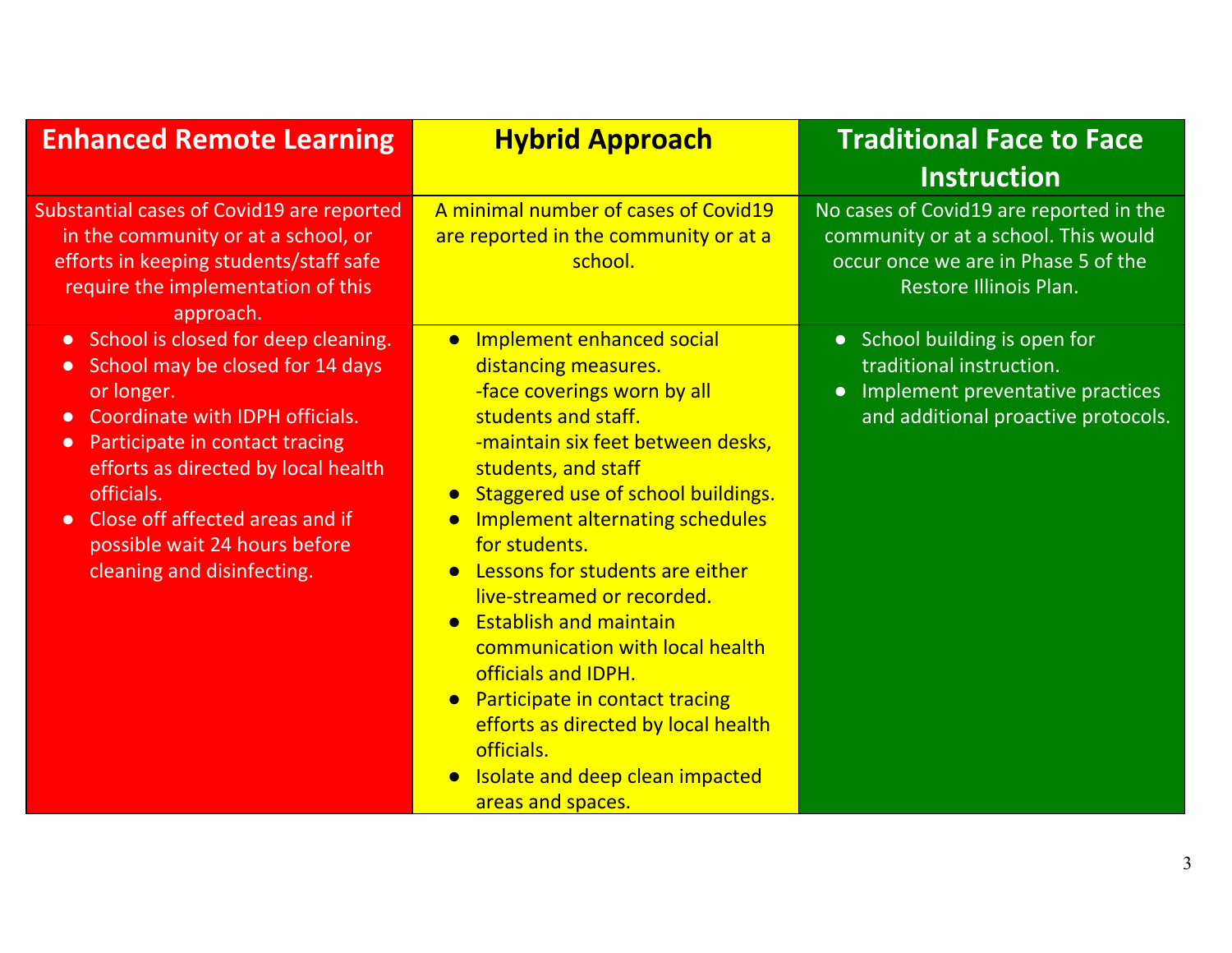|                                        | <b>Enhanced Remote Learning</b>                                                                                                                | <b>Hybrid Approach</b>                                                                                                                                                                                                                    | <b>Traditional Face to Face</b>                                                                                                     |
|----------------------------------------|------------------------------------------------------------------------------------------------------------------------------------------------|-------------------------------------------------------------------------------------------------------------------------------------------------------------------------------------------------------------------------------------------|-------------------------------------------------------------------------------------------------------------------------------------|
| <b>Practicing</b><br><b>Prevention</b> | While at home, students and<br>families should practice<br>prevention techniques to slow                                                       | -Teach and reinforce good hygiene<br>measures such as hand-washing, covering<br>coughs, and the use of face coverings.                                                                                                                    | -Teach and reinforce good hygiene<br>measures such as hand-washing,<br>covering coughs, and the use of<br>face coverings.           |
|                                        | the spread of the virus.<br><b>CDC Guidance:</b><br>. How to Protect Yourself and Others<br>• COVID-19 Symptoms<br><b>Covid19 Self Checker</b> | -Provide hand soap and hand sanitizer<br>with at least 60% alcohol in bathrooms,<br>classrooms, and frequently trafficked<br>areas.                                                                                                       | -Provide hand soap and hand<br>sanitizer with at least 60% alcohol<br>in bathrooms, classrooms, and<br>frequently trafficked areas. |
|                                        | <b>• Communication Resources</b>                                                                                                               | -Post signage in classrooms, hallways, and<br>entrances to communicate how to stop<br>the spread, Covid19 symptoms,<br>preventative measures (including staying                                                                           | -Clean/disinfect frequently touched<br>surfaces at least daily and shared<br>objects after each use.                                |
|                                        | <b>Illinois Department of Public</b><br><b>Health Website</b><br>Nurse's Corner on the SD170                                                   | home when sick), and good hygiene.<br>-Clean/disinfect frequently touched<br>surfaces at least daily and shared objects<br>after each use.                                                                                                | -Conduct deep cleaning of schools<br>daily.                                                                                         |
|                                        | website lists many resources<br>available for parents.<br><b>CCDPH Restore Illinois School</b><br><b>Health Webinar</b>                        | -Provide masks and other appropriate PPE<br>to staff and students. (All staff and<br>students are required to wear face<br>coverings. A doctor's note is required for<br>students and staff who are not able to<br>wear a face covering.) |                                                                                                                                     |
|                                        | The schools will continue efforts<br>in deep cleaning and sanitizing.<br>-Provide hand soap and hand sanitizer<br>with at least 60% alcohol in | -ISBE will provide a cloth face mask for<br>each student. Cloth face masks should be<br>cleaned after each day's use.                                                                                                                     |                                                                                                                                     |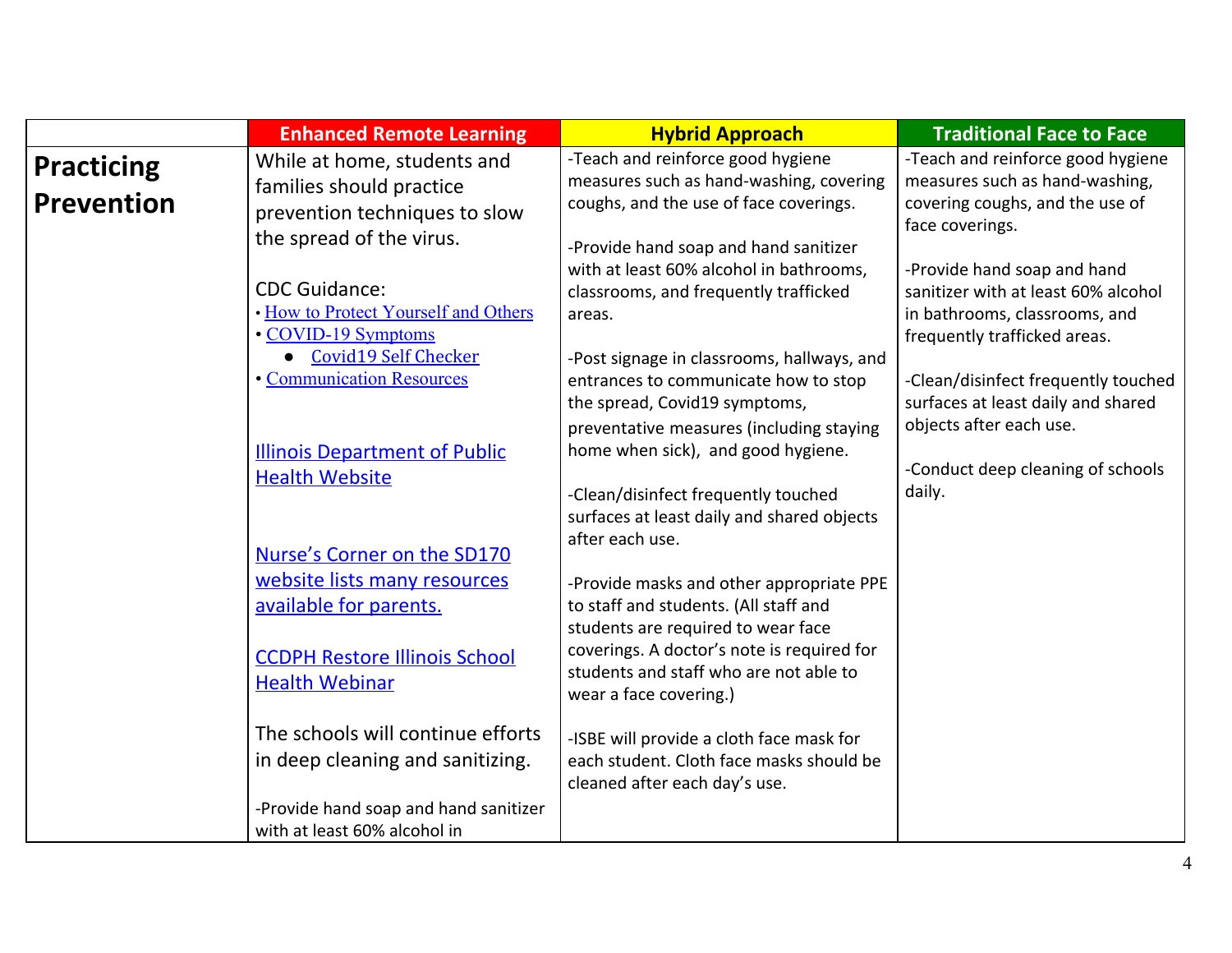| bathrooms, classrooms, and                | -Face shields are not recommended but       |  |
|-------------------------------------------|---------------------------------------------|--|
| frequently trafficked areas.              | may be considered as a reasonable           |  |
|                                           | accommodation for a student or staff        |  |
| -Post signage in classrooms, hallways,    | member with a medical condition.            |  |
| and entrances to communicate how to       | Physician documentation is required.        |  |
| stop the spread, Covid19 symptoms,        |                                             |  |
| preventative measures (including          | -Students are allowed to bring water        |  |
| staying home when sick), and good         | bottles from home.                          |  |
| hygiene.                                  |                                             |  |
|                                           | -Ensure ventilation systems operate         |  |
| -Clean/disinfect frequently touched       | properly and increase circulation of        |  |
| surfaces at least daily and shared        | outdoor air as much as possible.            |  |
| objects after each use.                   |                                             |  |
|                                           | -Conduct deep cleaning of schools prior to  |  |
| -Provide masks and other appropriate      | students/staff returning in September.      |  |
| PPE to staff and students. (All staff and |                                             |  |
| students are required to wear face        | -Each staff member will be required to      |  |
| coverings. A doctor's note is required    | complete safety training related to         |  |
| for students and staff who are not able   | physical distancing, face coverings, and    |  |
| to wear a face covering.)                 | hand hygiene procedures. Each building      |  |
|                                           | will provide training to staff that is      |  |
| -Ensure ventilation systems operate       | specific to their unique circumstances.     |  |
| properly and increase circulation of      |                                             |  |
| outdoor air as much as possible.          | -Marked travel paths in hallways, staff     |  |
|                                           | lounges, office areas, & classrooms.        |  |
| -Conduct deep cleaning of schools         | Common areas must be clearly marked         |  |
| prior to students/staff returning in      | indicating to students where to sit, stand, |  |
| September.                                | or line-up.                                 |  |
|                                           |                                             |  |
| -Windows must remain open for             | -Isolation rooms will be designated at      |  |
| increased ventilation as much as          | each building for students who are          |  |
| possible.                                 | presenting symptoms.                        |  |
|                                           |                                             |  |
|                                           | -Music, Art, P.E., Library classes will be  |  |
|                                           | conducted via Zoom lessons. Group A         |  |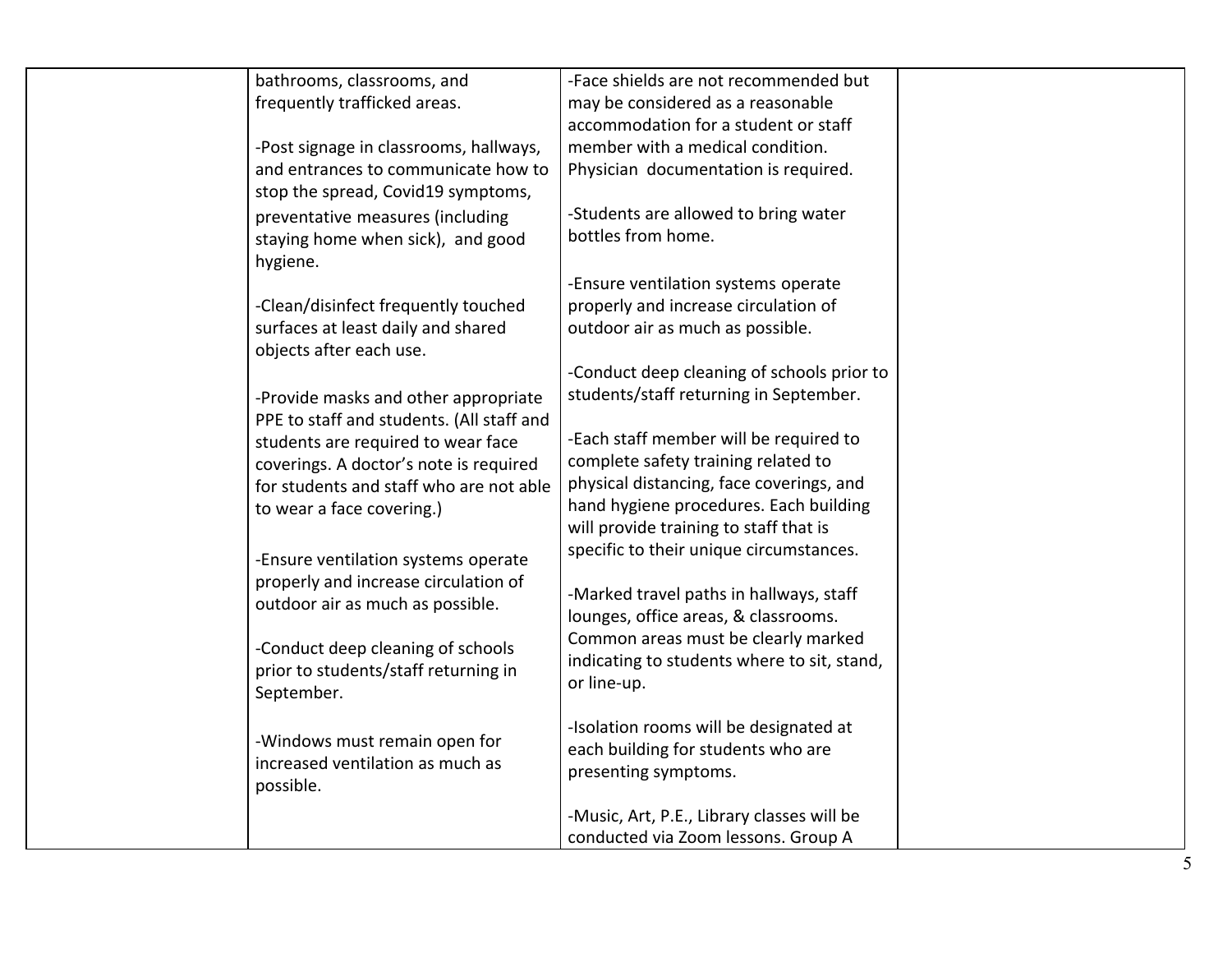| -Bathroom cleaning schedules will be    | students will receive lessons on Tuesdays  |  |
|-----------------------------------------|--------------------------------------------|--|
| posted in each bathroom indicating      | and Fridays; Group B students will receive |  |
| when the last cleaning occurred.        | lessons on Mondays and Wednesdays.         |  |
| <b>Staff Procedures:</b>                | -Restroom and handwashing breaks must      |  |
| -As you approach the identified         | be scheduled and coordinated throughout    |  |
|                                         | the day.                                   |  |
| entrance, please pay attention to       |                                            |  |
| where people are as you approach the    | -K-5 student lockers will not be utilized. |  |
| door. Please remember to maintain       | Each student will be provided a clear      |  |
| social distance and stand at least 6    | plastic bag in which to store his/her      |  |
| feet apart.                             | belongings. All bags will be kept at the   |  |
|                                         | students' desks. Middle school students    |  |
| -Temperature will be taken.             |                                            |  |
|                                         | will utilize lockers with space between    |  |
| -If your temperature is over 100.4, you | each student.                              |  |
| should notify                           |                                            |  |
| administration/supervisor, return       | -Recess must be scheduled and              |  |
| home and monitor your temperature.      | coordinated to minimize mixing of          |  |
| If you exhibit additional symptoms,     | students. Playground equipment must not    |  |
| consider seeking medical advice. If you | be used.                                   |  |
| do not exhibit additional symptoms      |                                            |  |
| and your temperature returns to a       | -Windows must remain open for              |  |
| level below 100.4 the following day     | increased ventilation as much as possible. |  |
| without a fever reducing medicine,      |                                            |  |
| you may report back to work.            | -Student supplies must not be shared by    |  |
| -Wear face coverings at all times when  | students/staff.                            |  |
| working with others. (You may take      |                                            |  |
| your face covering off if working       | -Bathroom cleaning schedules will be       |  |
| alone.)                                 | posted in each bathroom indicating when    |  |
| -Wash your hands frequently or          | the last cleaning occurred.                |  |
| disinfect with hand sanitizer.          |                                            |  |
|                                         |                                            |  |
| -Social Distance from others (6 feet    | -Hand sanitizing stations will be provided |  |
| between people as much as possible)     | in each classroom.                         |  |
|                                         |                                            |  |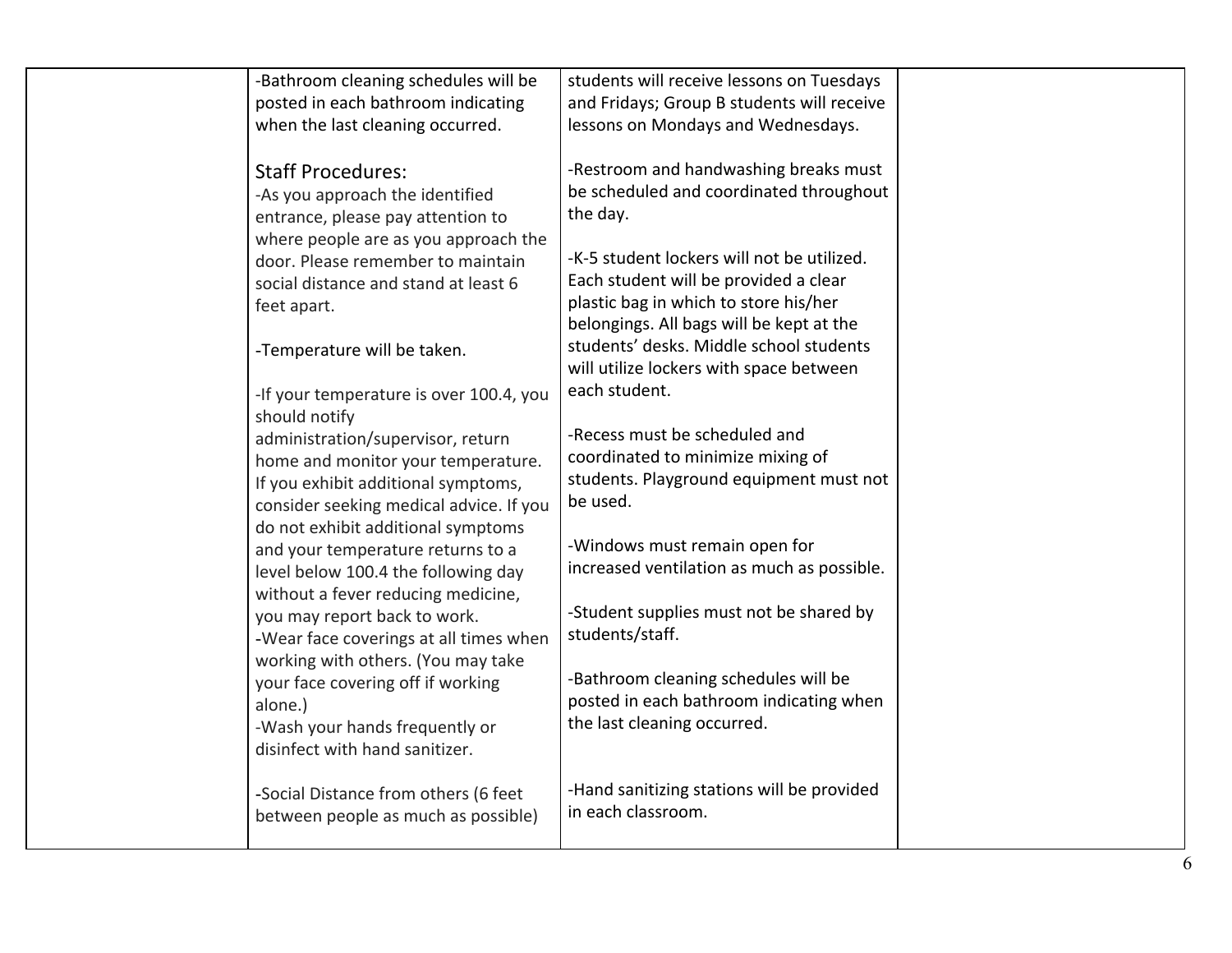|                                            | - There can be no gatherings of 50 or<br>more people in any given space                                                               | -If a classroom or school needs to be<br>closed due to rising cases, parents will be<br>notified via SD170 website<br>(www.sd170.com), email, letter, and robo<br>call. The classroom or school will be<br>closed the following day of reported<br>Covid19 cases.                                                                                                                                                                                                                                                                                                                                           |                                                       |
|--------------------------------------------|---------------------------------------------------------------------------------------------------------------------------------------|-------------------------------------------------------------------------------------------------------------------------------------------------------------------------------------------------------------------------------------------------------------------------------------------------------------------------------------------------------------------------------------------------------------------------------------------------------------------------------------------------------------------------------------------------------------------------------------------------------------|-------------------------------------------------------|
| <b>Transporting</b><br><b>Students</b>     | Transportation will not be<br>available during Enhanced<br>Remote Learning.                                                           | -Parents must complete the emergency<br>information section and contacts on the<br>registration form before permitted to ride<br>the bus.<br>-Bus drivers and bus aides must be<br>symptom checked at the beginning of<br>EACH day.<br>-Bus aides will be available on each bus to<br>monitor student symptoms and<br>temperatures.<br>-All students must wear a mask to ride<br>the bus.<br>-Each bus will have a designated seating<br>area for students presenting symptoms.<br>Once at school, the student will report to<br>the isolation room, and the parent will be<br>called to pick up the child. | Normal transportation<br>procedures will be in place. |
| <b>Entering School</b><br><b>Buildings</b> | -In the event parents must come<br>to the school for any reason,<br>parents and all other visitors will<br>be symptom and temperature | -All students, staff, and visitors will<br>be symptom and temperature<br>screened prior to entering the<br>building.                                                                                                                                                                                                                                                                                                                                                                                                                                                                                        | Normal arrival procedures will<br>be in place.        |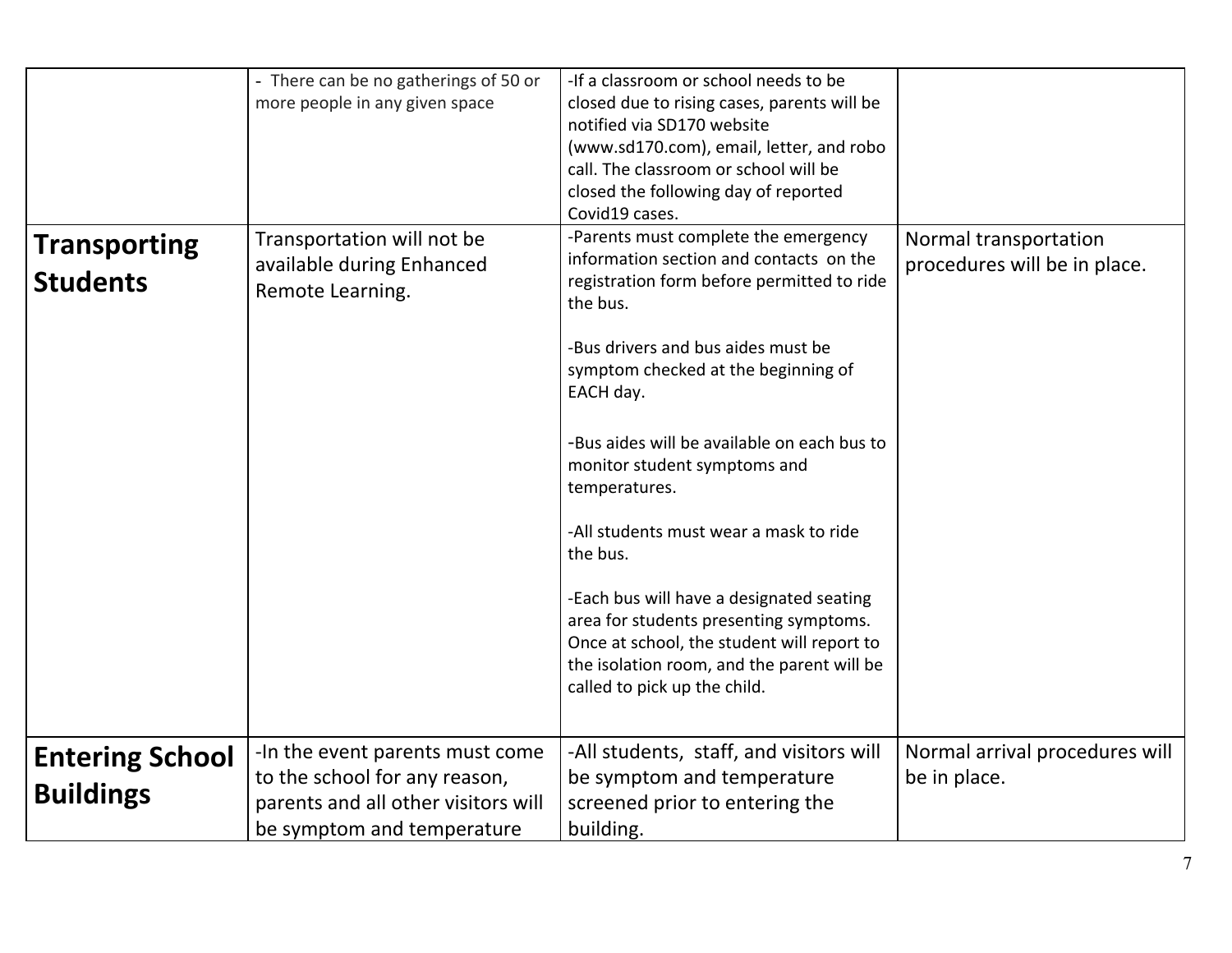|                      | screened prior to entering the<br>building.                                                                                                                                                                            | -Each school will designate multiple<br>entrance points for grade spans of<br>students to enter.<br>-Staff members will be assigned to<br>perform symptom and temperature<br>screenings at the various entrance<br>points.                                                                                                                            |                                                                                                                                                                                                                                                     |
|----------------------|------------------------------------------------------------------------------------------------------------------------------------------------------------------------------------------------------------------------|-------------------------------------------------------------------------------------------------------------------------------------------------------------------------------------------------------------------------------------------------------------------------------------------------------------------------------------------------------|-----------------------------------------------------------------------------------------------------------------------------------------------------------------------------------------------------------------------------------------------------|
| <b>Serving Meals</b> | Breakfast and lunch will be<br>provided for pick up at all<br>neighborhood schools. Meals will<br>be provided for the school week.<br>Notices will be sent to parents<br>regarding schedules for meal<br>distribution. | Kindergarten-5 <sup>th</sup> Grade Buildings<br><b>Breakfast</b><br>-Students will eat breakfast in the<br>classrooms.<br><b>Middle School</b><br>-Students will eat breakfast in the<br>classrooms.                                                                                                                                                  | Kindergarten-5th Grade Buildings<br><b>Breakfast</b><br>-Breakfast will be served in<br>the schools' gymnasium from<br>7:30-7:50.<br><b>Middle School</b><br>-Breakfast will be served in<br>the school's cafetorium from<br>$7:00-7:30.$           |
|                      |                                                                                                                                                                                                                        | Kindergarten-5 <sup>th</sup> Grade Buildings<br>Lunch<br>-Grab and Go lunches will be<br>available at all schools. Meals will<br>be provided for the school week.<br>Notices will be sent to parents<br>regarding schedules for meal<br>distribution<br><b>Middle School</b><br>- Grab and Go lunches will be<br>available at all schools. Meals will | Kindergarten-5 <sup>th</sup> Grade Buildings<br>Lunch<br>-Schools will schedule groups<br>of students for lunch in the<br>gymnasium mid-day.<br><b>Middle School</b><br>-CHMS students will be<br>scheduled for lunch in the<br>Cafetorium mid-day. |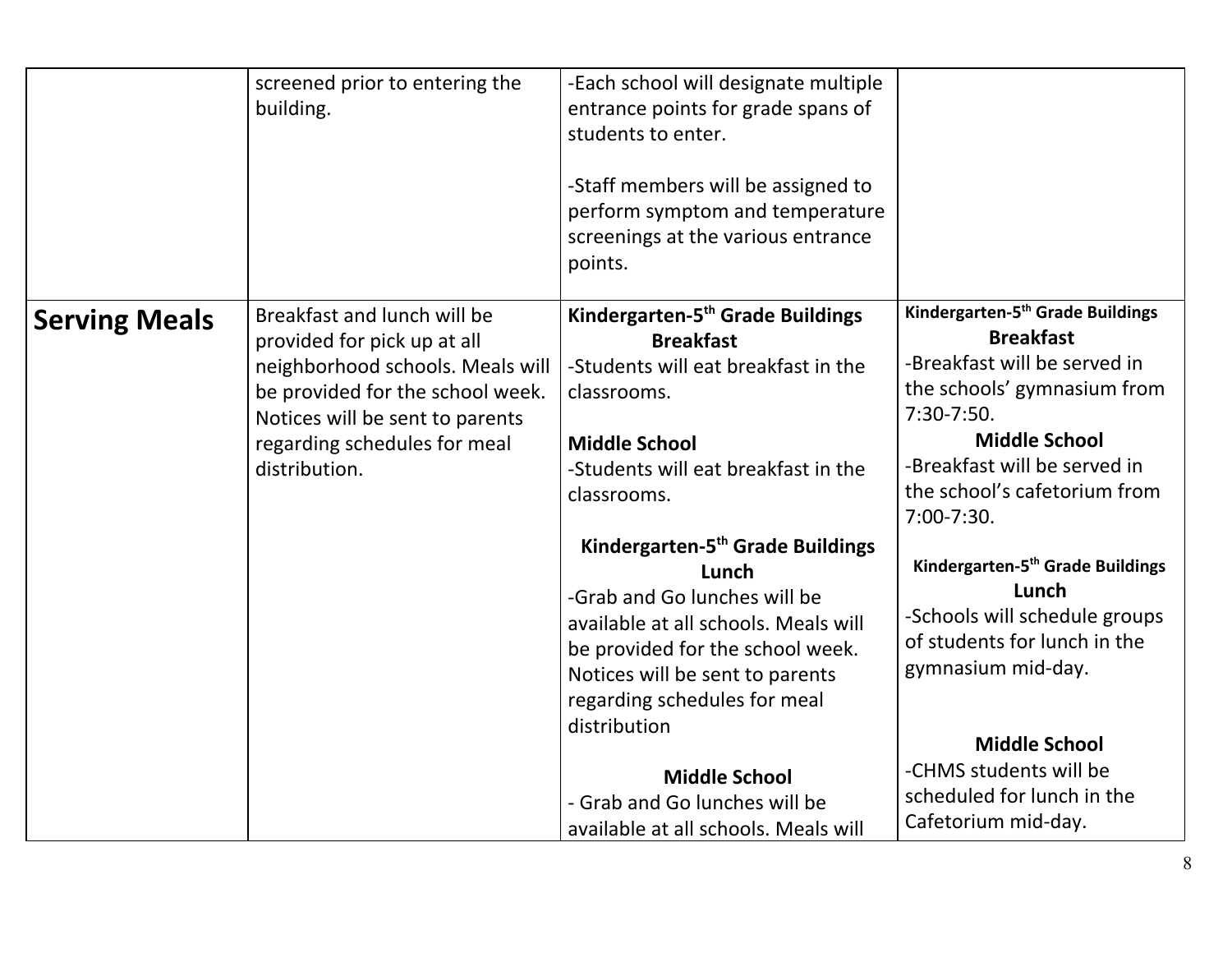|                                                             |                                                                                                                                                                                                                                                                                                                                                                                                                                                                                                                                                                                                                                                                                                                                                                                                                                                                        | be provided for the school week.<br>Notices will be sent to parents<br>regarding schedules for meal<br>distribution                                                                                                                                                                                                                                                                                                                                                                                                                                                                                                                                                                                                                                                                                                                                                                                                                                    |                                                                                                                                                                                                                                                                                                                                  |
|-------------------------------------------------------------|------------------------------------------------------------------------------------------------------------------------------------------------------------------------------------------------------------------------------------------------------------------------------------------------------------------------------------------------------------------------------------------------------------------------------------------------------------------------------------------------------------------------------------------------------------------------------------------------------------------------------------------------------------------------------------------------------------------------------------------------------------------------------------------------------------------------------------------------------------------------|--------------------------------------------------------------------------------------------------------------------------------------------------------------------------------------------------------------------------------------------------------------------------------------------------------------------------------------------------------------------------------------------------------------------------------------------------------------------------------------------------------------------------------------------------------------------------------------------------------------------------------------------------------------------------------------------------------------------------------------------------------------------------------------------------------------------------------------------------------------------------------------------------------------------------------------------------------|----------------------------------------------------------------------------------------------------------------------------------------------------------------------------------------------------------------------------------------------------------------------------------------------------------------------------------|
| <b>Supporting</b><br><b>Teaching and</b><br><b>Learning</b> | <b>Implement a robust Enhanced</b><br><b>Remote Learning Plan.</b><br>- Students whose families choose<br>remote learning as opposed to<br>in-person learning or when Remote<br>only instruction is instituted, all classes<br>will be instructed by a certified teacher<br>remotely. Each grade level will have<br>one certified teacher who will provide<br>instruction in ELA, Math, Science, and<br>Social Studies via pre-recorded<br>lessons on Zoom or Google Hangout.<br>-Enhanced Remote Learning lesson<br>plans will be provided for all grade<br>levels which will allow for continuity<br>across the district while also keeping<br>pace with our grade level and subject<br>scope and sequences. Teachers will<br>utilize the recorded mini lessons in<br>ELA, Math, Science, Social Studies and<br>will also provide support on the<br>recorded lesson. | -Students who are instructed in school<br>will be placed in classes with teachers.<br>Social distancing measures will be<br>enacted.<br>-Self-Contained special education<br>students will attend face to face on<br>Mondays, Tuesdays, Thursdays, and<br>Fridays.<br>-Students will be grouped into A and B<br>schedules. Group A consists of students<br>whose last name begins with A-L. Group B<br>consists of students whose last name<br>begins with M-Z.<br>-Students will attend school on alternate<br>days. Group A will attend on Mondays<br>and Thursdays while Group B is instructed<br>remotely. Group B will attend school on<br>Tuesdays and Fridays while Group A is<br>instructed remotely. All students will be<br>instructed remotely on Wednesdays while<br>custodial staff sanitizes the school. School<br>will be sanitized each evening; the<br>Wednesday cleaning allows for a 24 hour<br>period with no one in the building. | -Implement standard<br>operating procedures while<br>taking preventative measures<br>such as<br>*providing hand sanitizer<br>for students and staff.<br>*Cleaning of classrooms<br>and high touch surfaces daily.<br>*Limiting physical<br>interaction through partner or<br>group work.<br>-Seating charts will be<br>required. |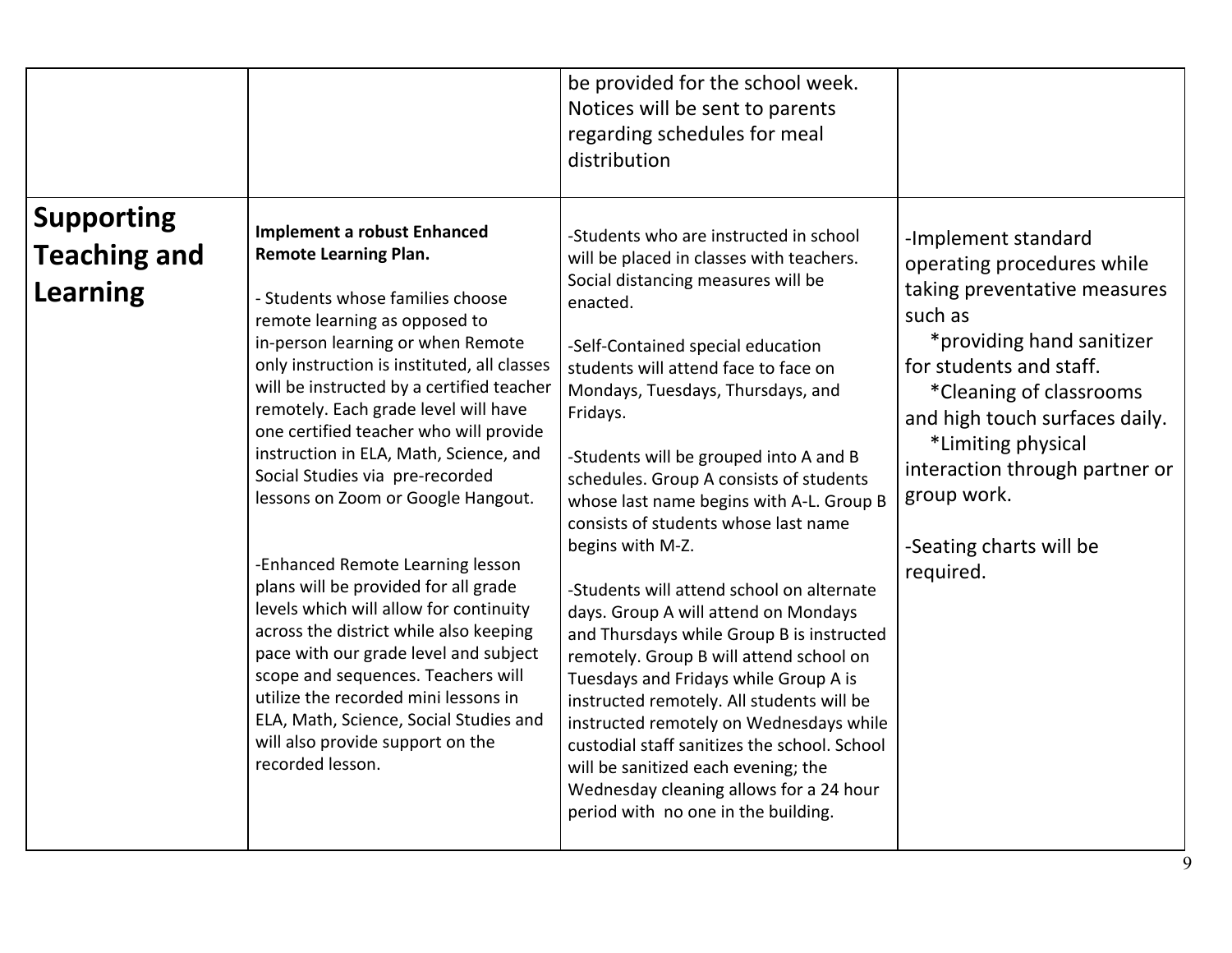| -Teachers will focus on the standards<br>for their grade level and content areas<br>using the SD 170 curriculum resources. | -Limit physical interaction through<br>partner or group work.                |  |
|----------------------------------------------------------------------------------------------------------------------------|------------------------------------------------------------------------------|--|
| -Each school will deploy a chromebook<br>for all students to use during                                                    | -Establish distance between the teacher's<br>desk/board and students' desks. |  |
| Enhanced Remote Learning.<br>Chromebook and material pick-up is                                                            | -Seating charts will be required.                                            |  |
| scheduled for Sept. 3-4, 2020.                                                                                             |                                                                              |  |
| Information and schedules will be                                                                                          | -In the event, a school or classroom is                                      |  |
| provided by the building principals.                                                                                       | shut down due to illness, all teachers in                                    |  |
|                                                                                                                            | that classroom or school will revert to<br>Enhanced Remote Learning.         |  |
| -Families in need of Internet Hot Spot<br>devices should indicate so on the                                                |                                                                              |  |
| registration form.                                                                                                         | <b>Student Attendance</b>                                                    |  |
|                                                                                                                            | -Student Attendance will be recorded                                         |  |
| <b>Student Attendance</b>                                                                                                  | daily in Teacher Ease. Teachers and staff                                    |  |
| -Student Attendance will be recorded                                                                                       | will contact parents/guardians of students                                   |  |
| daily in Teacher Ease. Teachers and                                                                                        | who are absent. Students who are                                             |  |
| staff will contact parents/guardians of                                                                                    | working remotely on "Off Days" will                                          |  |
| students who are absent.                                                                                                   | receive attendance credit as follows:                                        |  |
| -Attendance recorded as:                                                                                                   | -Attendance recorded as:                                                     |  |
| *Full day=attending three Zoom                                                                                             | *Full day=attending two Zoom                                                 |  |
| lessons per day.                                                                                                           | lessons per day.                                                             |  |
| *Half Day- attending two Zoom                                                                                              | *Half Day- attending one Zoom lessons                                        |  |
| lessons per day.<br>*Absent=attending one to zero                                                                          | per day.                                                                     |  |
| Zoom lessons per day.                                                                                                      |                                                                              |  |
|                                                                                                                            | Grading                                                                      |  |
| Grading                                                                                                                    | -Students will earn grades for                                               |  |
| -Students will earn grades for                                                                                             | assignments/practice and assessments.                                        |  |
| assignments/practice and                                                                                                   |                                                                              |  |
| assessments.                                                                                                               | -The Grading Policy of SD 170 will be                                        |  |
|                                                                                                                            | followed. Assessment and                                                     |  |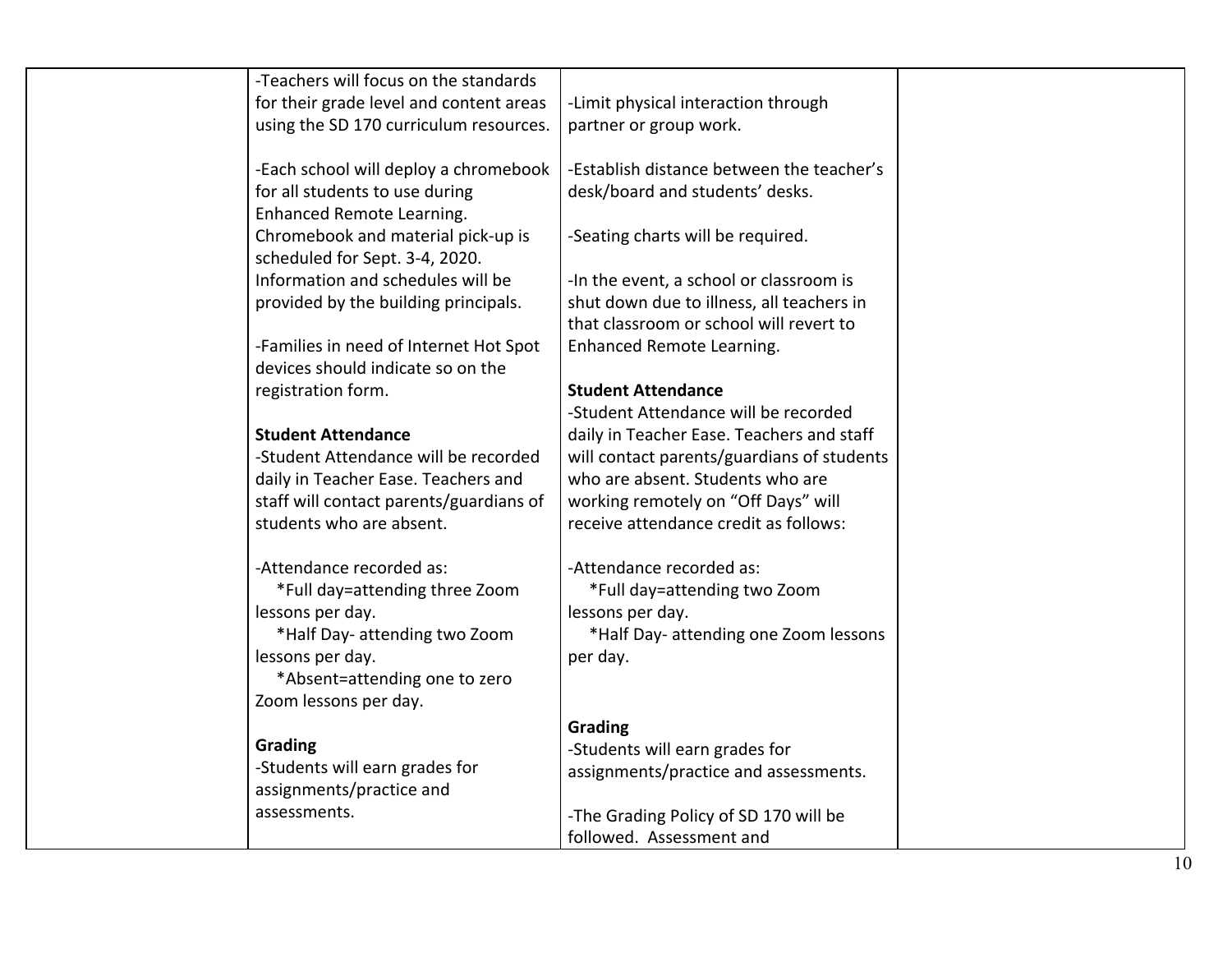|                      | -The Grading Policy of SD 170 will be<br>followed. Assessment and<br>assignments/practice will be recorded<br>in Teacher Ease.<br>-Students will be allowed one week to<br>make up missing work or assessments.<br>-Progress Report and Report Card<br>grades will be provided during<br>Enhanced Remote Learning.<br><b>Student Schedules</b><br>Please see Appendix A Page 15-16<br>for student schedules. | assignments/practice will be recorded in<br>Teacher Ease.<br>-Students will be allowed one week to<br>make up missing work or assessments.<br>-Progress Report and Report Card grades<br>will be provided during Hybrid Learning.<br>-On "Off Days," daily lessons will be<br>available in the Google Classroom.<br><b>Student Schedules</b><br>-Sample student schedules are listed in |                                                                                                                                                                        |
|----------------------|--------------------------------------------------------------------------------------------------------------------------------------------------------------------------------------------------------------------------------------------------------------------------------------------------------------------------------------------------------------------------------------------------------------|-----------------------------------------------------------------------------------------------------------------------------------------------------------------------------------------------------------------------------------------------------------------------------------------------------------------------------------------------------------------------------------------|------------------------------------------------------------------------------------------------------------------------------------------------------------------------|
|                      | -Daily lessons will be posted in the<br>Google Classroom. Students will login<br>into the Goolge Classroom and<br>Zoom/Google Meets by 8:00 AM.<br>Attendance will be taken daily.<br>-Based on teacher availability, the<br>district will provide evening hours for<br>parents.                                                                                                                             | Appendix B on pages 17-25.<br><b>Special Needs</b><br>-Video recordings should be utilized in<br>cases where students need to see the<br>teacher's mouth for articulation<br>purposes.                                                                                                                                                                                                  |                                                                                                                                                                        |
| <b>Transitioning</b> | -Parents/Families will receive ample<br>notice should the district transition<br>from Enhanced Remote Learning to<br>Hybrid Learning to allow families to<br>schedule child care, etc.<br><b>Transitioning from Hybrid to</b><br><b>Enhanced Remote Learning:</b><br>Any family that chooses the Hybrid<br>option will have the ability to                                                                   | -If a classroom or school needs to be<br>closed due to rising cases, parents will be<br>notified via SD170 website<br>(www.sd170.com), email, letter, and robo<br>call. The classroom or school will be<br>closed the following day of increased<br>reported Covid19 cases.<br><b>Transitioning from Enhanced Remote</b><br>Learning to Hybrid:                                         | Parents/Families will receive<br>ample notification should the<br>district transition from<br><b>Traditional to Enhanced</b><br>Remote Learning or Hybrid<br>Learning. |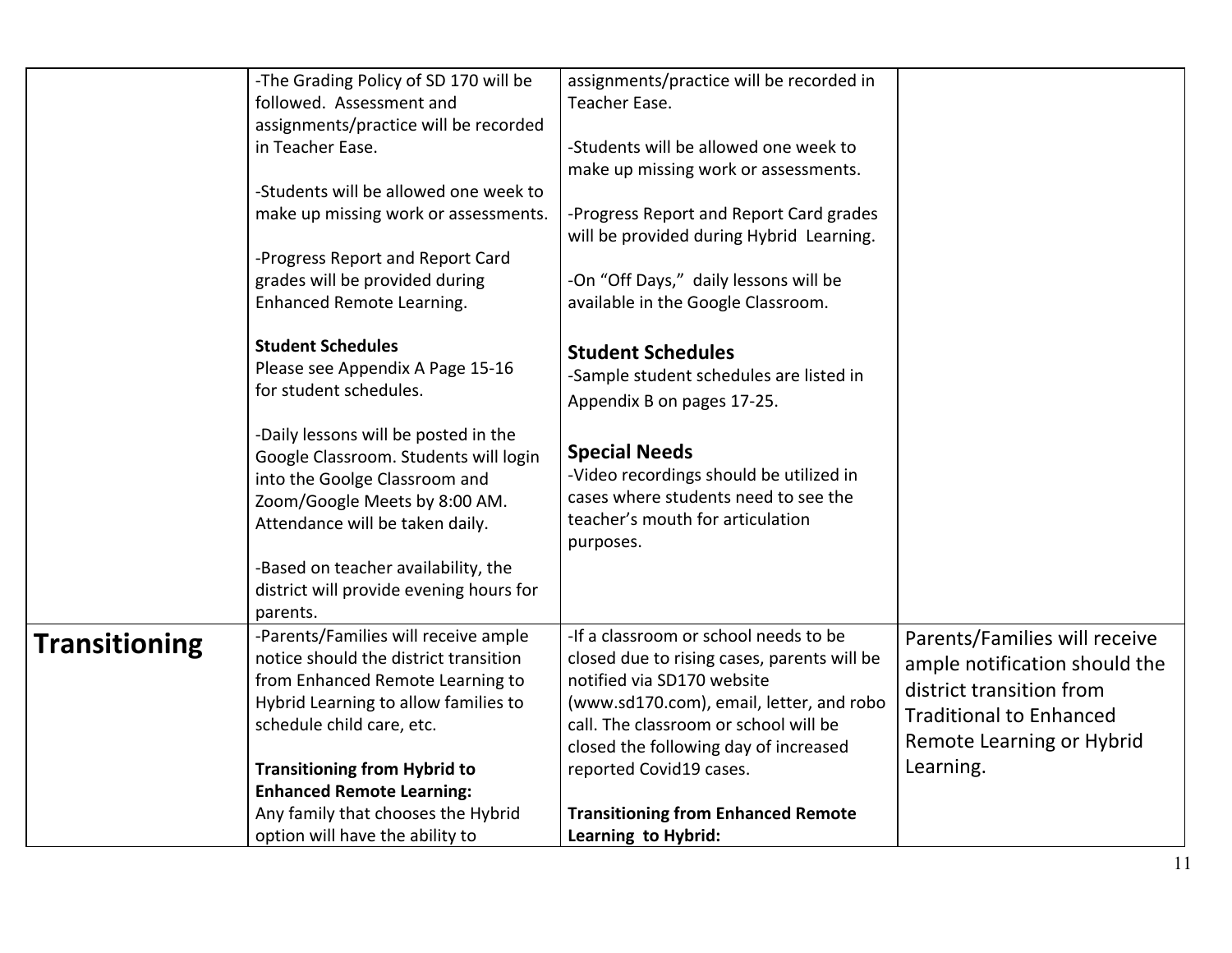|                     | transition to the Enhanced Remote<br>Learning option. Parents should notify<br>the principal of this transition. | -Any family that chooses to enroll in<br>Enhanced Remote Learning option will do<br>so for the entire trimester. Families will<br>be allowed to change to Hybrid Learning<br>at the end of the trimester. If a parent<br>would like to return to Hybrid Learning,<br>they must notify the building principal 10<br>days prior to the end of the trimester. |                                                                              |
|---------------------|------------------------------------------------------------------------------------------------------------------|------------------------------------------------------------------------------------------------------------------------------------------------------------------------------------------------------------------------------------------------------------------------------------------------------------------------------------------------------------|------------------------------------------------------------------------------|
| <b>Professional</b> | <b>Professional Development</b><br><b>Opportunities for Staff</b>                                                | <b>Professional Development Opportunities</b><br>for Staff                                                                                                                                                                                                                                                                                                 | <b>Professional Development</b><br><b>Opportunities for Staff</b>            |
| <b>Development</b>  | -Ready Classroom Math-July 14 and 27                                                                             | -Ready Classroom Math-July 14 and 27                                                                                                                                                                                                                                                                                                                       | -Ready Classroom Math-July 14<br>and $27$                                    |
|                     | -iReady Assessment-July 15 & 28                                                                                  | -iReady Assessment-July 15 & 28                                                                                                                                                                                                                                                                                                                            | -iReady Assessment-July 15 & 28                                              |
|                     | -Securly PD-July 16 & 29                                                                                         | -Securly PD-July 16 & 29                                                                                                                                                                                                                                                                                                                                   | -Securly PD-July 16 & 29                                                     |
|                     | -Google Training-July 22, 29, Aug. 5,<br>12, 19.                                                                 | -Google Training-July 22, 29, Aug. 5, 12,<br>19.                                                                                                                                                                                                                                                                                                           | -Google Training-July 22, 29, Aug.<br>5, 12, 19.                             |
|                     | -SD 170 Transition Plan PD-Aug.<br>31-Sept. 1, 2020                                                              | -SD 170 Transition Plan PD-Aug. 31-Sept.<br>1,2020                                                                                                                                                                                                                                                                                                         | -SD 170 Transition Plan PD-Aug.<br>31-Sept. 1, 2020                          |
|                     | -Other topics include:<br>*Effective live teaching strategies                                                    | -Other topics include:<br>*Effective live teaching strategies                                                                                                                                                                                                                                                                                              | -Other topics include:<br>*Effective live teaching strategies                |
|                     | <b>Professional Development</b>                                                                                  | <b>Professional Development Opportunities</b>                                                                                                                                                                                                                                                                                                              |                                                                              |
|                     | <b>Opportunities for Parents/Families</b>                                                                        | for Parents/Families<br>-A series of professional development                                                                                                                                                                                                                                                                                              | <b>Professional Development</b><br><b>Opportunities for Parents/Families</b> |
|                     | -A series of professional development                                                                            | sessions will be made available for                                                                                                                                                                                                                                                                                                                        | -A series of professional                                                    |
|                     | sessions will be made available for                                                                              | parents and families.                                                                                                                                                                                                                                                                                                                                      | development sessions will be made                                            |
|                     | parents and families.                                                                                            |                                                                                                                                                                                                                                                                                                                                                            | available for parents and families.                                          |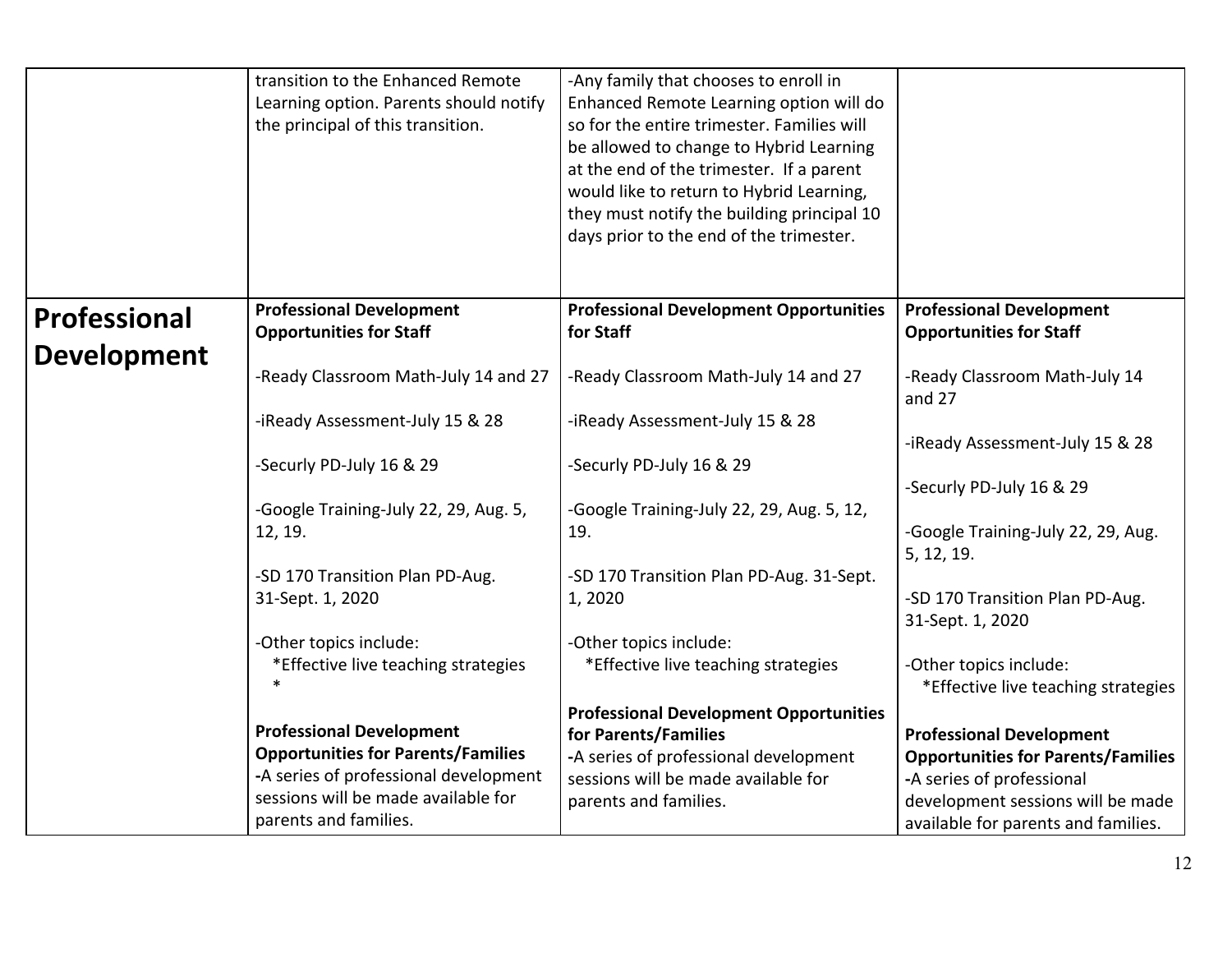|                                                                                                                | -Sessions will include topics on<br>navigating the platforms used for<br>instruction.<br>-Sessions will be recorded and<br>available on the district's website.                          | -Sessions will include topics on navigating<br>the platforms used for instruction.<br>-Sessions will be recorded and available<br>on the district's website.                                                                                                                                                                                                                                                                                                                                                         | -Sessions will include topics on<br>navigating the platforms used for<br>instruction.<br>-Sessions will be recorded and<br>available on the district's website. |
|----------------------------------------------------------------------------------------------------------------|------------------------------------------------------------------------------------------------------------------------------------------------------------------------------------------|----------------------------------------------------------------------------------------------------------------------------------------------------------------------------------------------------------------------------------------------------------------------------------------------------------------------------------------------------------------------------------------------------------------------------------------------------------------------------------------------------------------------|-----------------------------------------------------------------------------------------------------------------------------------------------------------------|
| When a Child,<br><b>Staff Member,</b><br>or Visitor<br><b>Becomes Sick</b><br>at School<br><b>District 170</b> | <b>During Enhanced Remote</b><br>Learning, should a staff member<br>become ill, he/she will exit the<br>building ASAP. Symptoms will be<br>recorded in the tracking<br>symptom document. | -Isolation Rooms will be designated<br>at each building.<br>-Isolation Rooms will practice social<br>distancing measures by placing<br>seats at least six feet apart.<br>-Any student presenting symptoms<br>will be sent to the Isolation Room.<br>Parents will be notified and<br>required to pick up student<br>immediately.<br>-A tracking system will be<br>implemented to document Covid19<br>symptoms and positive test results.<br>-All Isolation Rooms will be cleaned<br>by custodial staff throughout the | -Normal operating procedures<br>will be in effect.<br>-Parents will be notified<br>immediately of a student's<br>illness.                                       |
|                                                                                                                |                                                                                                                                                                                          | day.                                                                                                                                                                                                                                                                                                                                                                                                                                                                                                                 |                                                                                                                                                                 |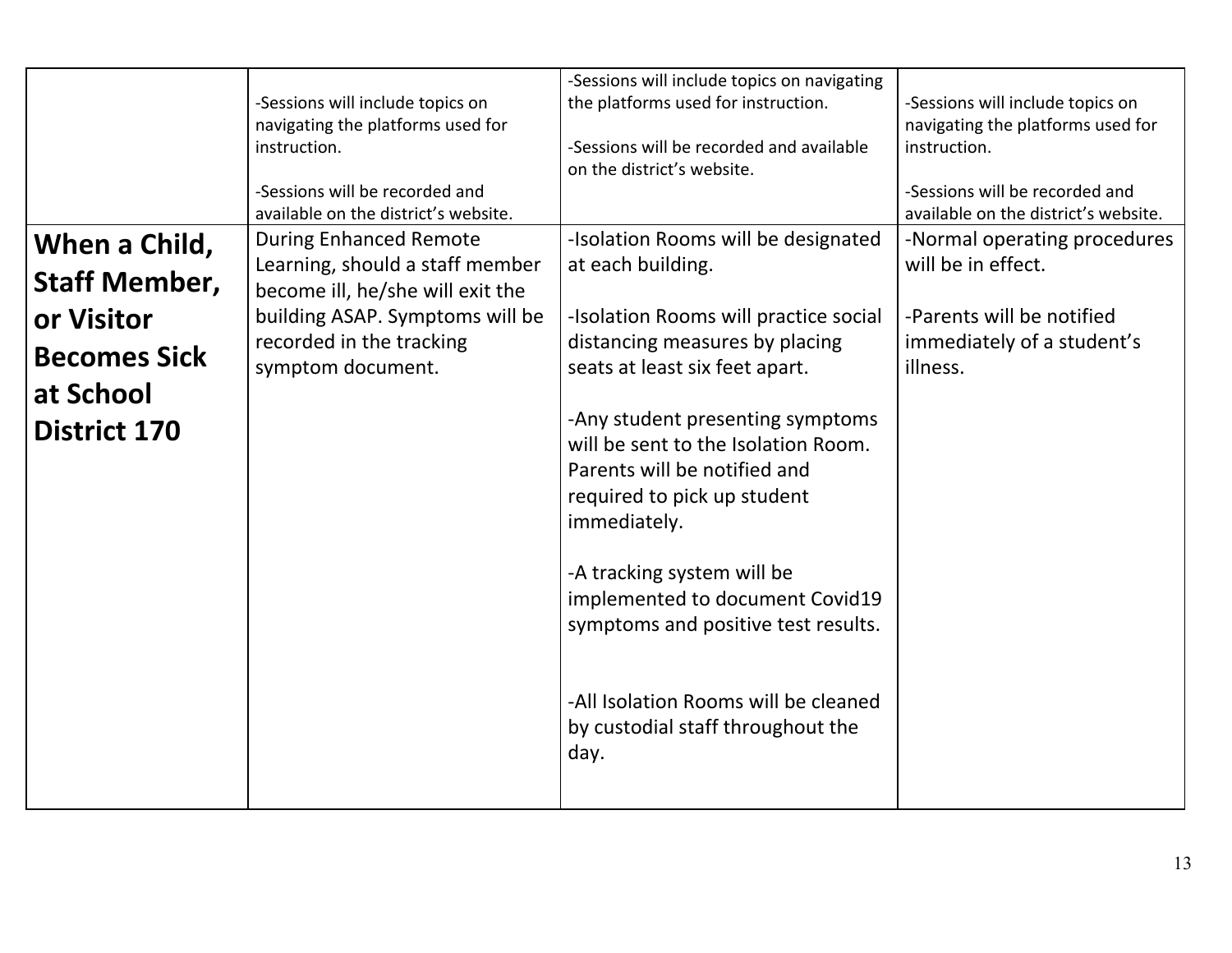|                      |                                                                           | -Should a staff member or student                                               |                                                                           |
|----------------------|---------------------------------------------------------------------------|---------------------------------------------------------------------------------|---------------------------------------------------------------------------|
|                      |                                                                           | become ill, District 170 will follow                                            |                                                                           |
|                      |                                                                           | IDPH and HIPPA guidelines.                                                      |                                                                           |
| <b>Communication</b> | -Messages from the                                                        | -Messages from the Superintendent                                               | -Messages from the                                                        |
|                      | Superintendent will be posted on                                          | will be posted on the website and                                               | Superintendent will be posted                                             |
|                      | the website and sent to                                                   | sent to parents/guardians via                                                   | on the website and sent to                                                |
|                      | parents/guardians via Teacher                                             | Teacher Ease and Google Email.                                                  | parents/guardians via Teacher                                             |
|                      | Ease and Google Email.                                                    |                                                                                 | Ease and Google Email.                                                    |
|                      |                                                                           | -District 170 Transition Plan will be                                           |                                                                           |
|                      | -District 170 Transition Plan will                                        | posted on the district's website.                                               | -District 170 Transition Plan                                             |
|                      | be posted on the district's                                               |                                                                                 | will be posted on the district's                                          |
|                      | website.                                                                  |                                                                                 | website.                                                                  |
| <b>Mental Health</b> | -Pre-K - will utilize Second Step for                                     | -Pre-K - will utilize Second Step for social                                    | -Pre-K - will utilize Second Step for                                     |
|                      | social and emotional learning.                                            | and emotional learning.                                                         | social and emotional learning.                                            |
| and Social           |                                                                           |                                                                                 |                                                                           |
| <b>Emotional</b>     | -K-5 <sup>th</sup> will utilize Mindful Practices.                        | K-5 <sup>th</sup> will utilize Mindful Practices.                               | K-5 <sup>th</sup> will utilize Mindful Practices.                         |
| <b>Well-being</b>    | -2 <sup>nd</sup> -5 <sup>th</sup> will also utilize Classroom             | -2 <sup>nd</sup> -5 <sup>th</sup> will also utilize Classroom Catalyst.         | -2 <sup>nd</sup> -5 <sup>th</sup> will also utilize Classroom             |
|                      | Catalyst                                                                  |                                                                                 | Catalyst.                                                                 |
|                      |                                                                           | -CHMS will utilize Mawi for social and                                          |                                                                           |
|                      | -CHMS will utilize Mawi for social and                                    | emotional learning.                                                             | -CHMS will utilize Mawi for social                                        |
|                      | emotional learning.                                                       | -Students will have a daily check-in                                            | and emotional learning.                                                   |
|                      | -Students will have a daily check-in<br>(Classroom Catalyst) with Mindful | (Classroom Catalyst) with Mindful<br>Practices. The classroom catalyst provides | -Students will have a daily check-in<br>(Classroom Catalyst) with Mindful |
|                      | Practices. The classroom catalyst                                         | feedback and lessons to teachers based                                          | Practices. The classroom catalyst                                         |
|                      | provides feedback and lessons to                                          | on students' responses.                                                         | provides feedback and lessons to                                          |
|                      | teachers based on students'                                               |                                                                                 | teachers based on students'                                               |
|                      | responses.                                                                |                                                                                 | responses.                                                                |
|                      |                                                                           |                                                                                 |                                                                           |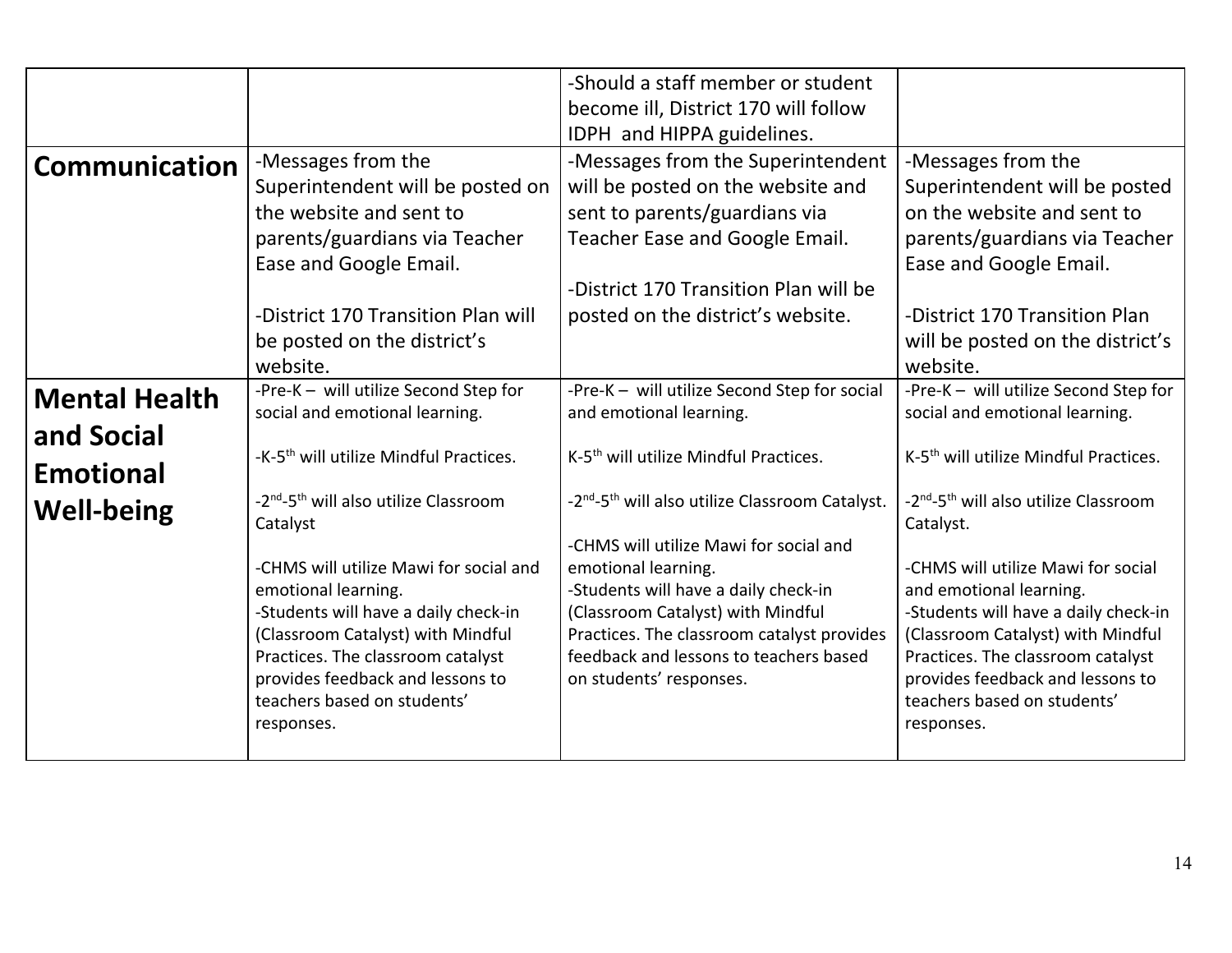# **Appendix A**

# **Enhanced Remote Learning Schedules**

Student Schedules

### K-5th Grade

Sample Student Schedule

| $8:00 - 8:15$                  | $8:15-9:30$ | 9:30-9:45    | $9:45-11:00$ | 11:00-11:45 | 11:45-1:00                   | $1:00-3:00$                                                                                                                                                                                                           |
|--------------------------------|-------------|--------------|--------------|-------------|------------------------------|-----------------------------------------------------------------------------------------------------------------------------------------------------------------------------------------------------------------------|
| Attendance,<br>Read Aloud, SEL | ELA or Math | <b>Break</b> | Math or ELA  | Lunch/Break | Social Studies or<br>Science | -Encore Classes (PE,<br>Music, Art, Library)<br>-Students complete<br>work independently.<br>Students complete:<br>$-20.$ min<br>independent reading<br>-30 min. iReady Math<br>-Practice assigned by<br>the teacher. |

#### Teacher Schedule

| $7:45-8:15$            | $8:15-9:30$ | 9:30-9:45    | $9:45-11:00$ | 11:00-11:45 | 11:45-1:00        | $1:00 - 3:00$                                   |
|------------------------|-------------|--------------|--------------|-------------|-------------------|-------------------------------------------------|
| <b>Teacher Arrival</b> | <b>ELA</b>  | <b>Break</b> | Math         | Lunch       | Social Studies or | 1:00-2:00Teacher Plan<br>2:00-3:00-PLC/PD/Staff |
| Attendance,            |             |              |              |             | Science           | Meetings (Admin led)                            |
| Read Aloud, SEL        |             |              |              |             |                   |                                                 |

#### 6<sup>th</sup> Grade

| $7:15 - 8:15$ | $5 - 9:05$<br>$\sim$<br>. O . 1 .<br><u>.</u> | $-10:05$<br>0.1E<br>---- | 11:05<br>٬۱۰٬<br>--<br>.v. . J | $-11:45$<br>1.1 <sub>1</sub><br>----- | 1:40<br>$\sim$<br>ה-רומי<br>ᆂᆂᇽᅮ | 1:40-2:30 |
|---------------|-----------------------------------------------|--------------------------|--------------------------------|---------------------------------------|----------------------------------|-----------|
|---------------|-----------------------------------------------|--------------------------|--------------------------------|---------------------------------------|----------------------------------|-----------|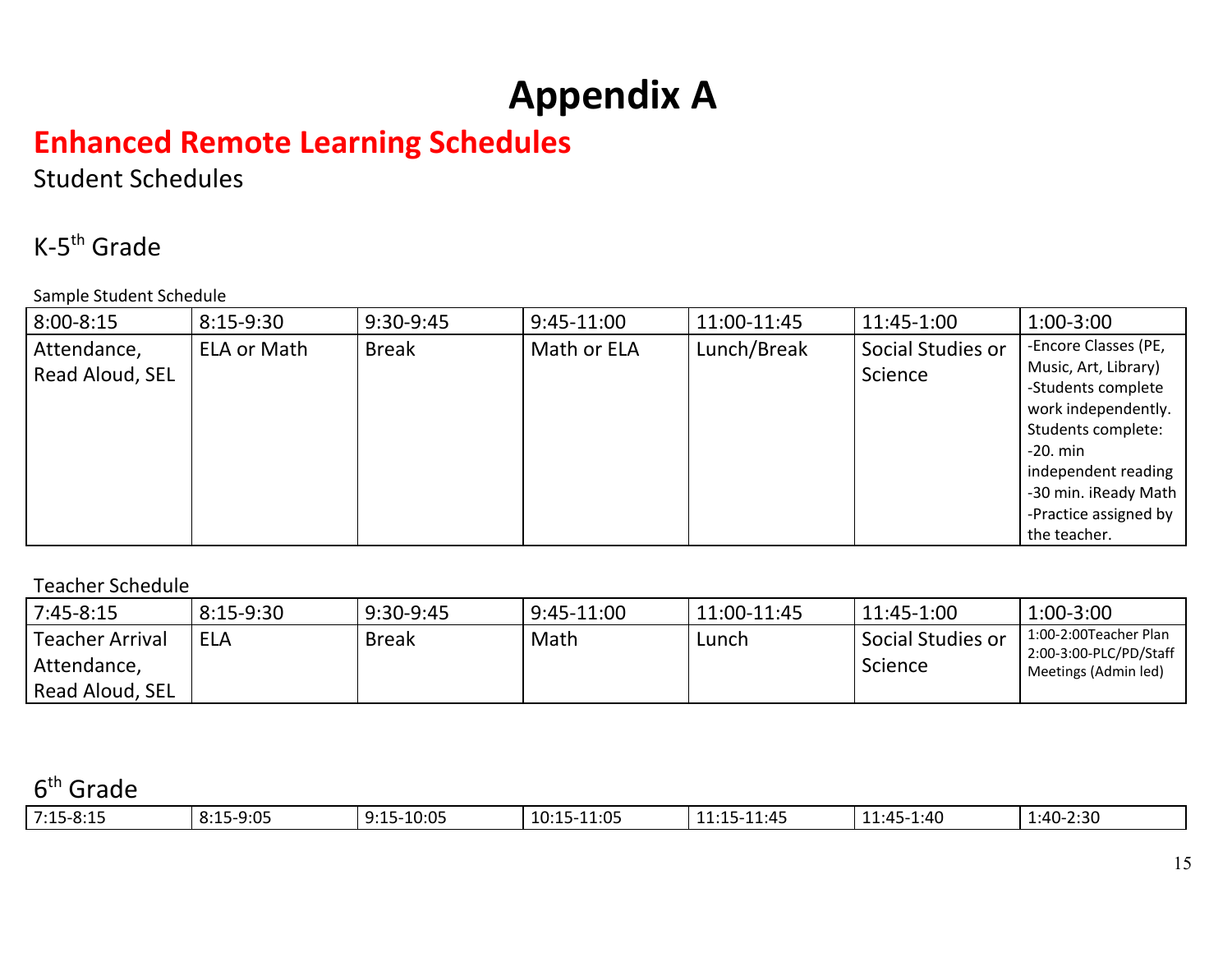| $7:15$ Teacher       | Periods 1/2        | Periods 3/4        | Periods 5/6    | Lunch | 11:45-12:25          | Periods 8/9        |
|----------------------|--------------------|--------------------|----------------|-------|----------------------|--------------------|
| arrival              | ELA, Math, or      | ELA, Math, or      | P.E and Encore |       | Advisory             | ELA, Math, or      |
|                      | Science/Social     | Science/Social     |                |       |                      | Science/Social     |
| Attendance $(a)7:30$ | <b>Studies</b>     | <b>Studies</b>     |                |       | 12:25-1:40           | <b>Studies</b>     |
| Grade Level Mawi     | Recorded           | Recorded           |                |       | Student:             | Recorded           |
|                      | Mini-Lesson,       | Mini-Lesson,       |                |       | Independent          | Mini-Lesson,       |
|                      | Google Meets w/    | Google Meets w/    |                |       | Practice             | Google Meets w/    |
|                      | Teacher, Small     | Teacher, Small     |                |       |                      | Teacher, Small     |
|                      | group instruction, | group instruction, |                |       | <b>Teacher: PLCs</b> | group instruction, |
|                      | <b>MTSS</b>        | <b>MTSS</b>        |                |       |                      | <b>MTSS</b>        |

#### 7<sup>th</sup> Grade Schedule

| $7:15-8:15$          | $8:15-9:05$        | $9:15-10:05$    | 10:15-11:05        | 11:15-11:45 | 11:45-1:40           | $1:40-2:30$        |
|----------------------|--------------------|-----------------|--------------------|-------------|----------------------|--------------------|
| $7:15$ -Teacher      | Periods 1/2        | Periods 3/4     | Periods 1/2        | Lunch       | 11:45-12:25          | Periods 8/9        |
| Arrival              | ELA, Math, or      | P.E. and Encore | ELA, Math, or      |             | Advisory             | ELA, Math, or      |
|                      | Science/Social     |                 | Science/Social     |             |                      | Science/Social     |
| Attendance $(a)7:30$ | <b>Studies</b>     |                 | <b>Studies</b>     |             | 12:25-1:40           | <b>Studies</b>     |
| Grade Level Mawi     | Recorded           |                 | Recorded           |             | Student:             | Recorded           |
|                      | Mini-Lesson,       |                 | Mini-Lesson,       |             | Independent          | Mini-Lesson,       |
|                      | Google Meets w/    |                 | Google Meets w/    |             | Practice             | Google Meets w/    |
|                      | Teacher, Small     |                 | Teacher, Small     |             |                      | Teacher, Small     |
|                      | group instruction, |                 | group instruction, |             | <b>Teacher: PLCs</b> | group instruction, |
|                      | <b>MTSS</b>        |                 | <b>MTSS</b>        |             |                      | <b>MTSS</b>        |

### 8<sup>th</sup> Grade Schedule

| $7:15 - 8:15$            | 8:15-9:05       | 9:15-10:05      | 10:15-11:05     | 11:15-11:45 | 11:45-1:40           | $1:40-2:30$     |
|--------------------------|-----------------|-----------------|-----------------|-------------|----------------------|-----------------|
| 7:15 Teacher             | Periods 1/2     | Periods 3/4     | Periods 1/2     | Lunch       | 11:45-12:25          | Periods 8/9     |
| Arrival                  | P.E. and Encore | ELA, Math, or   | ELA, Math, or   |             | Advisory             | ELA, Math, or   |
|                          |                 | Science/Social  | Science/Social  |             |                      | Science/Social  |
| Attendance $\omega$ 7:30 |                 | <b>Studies</b>  | <b>Studies</b>  |             | 12:25-1:40           | <b>Studies</b>  |
| Grade Level Mawi         |                 | Recorded        | Recorded        |             | Student:             | Recorded        |
|                          |                 | Mini-Lesson,    | Mini-Lesson,    |             | Independent          | Mini-Lesson,    |
|                          |                 | Google Meets w/ | Google Meets w/ |             | Practice             | Google Meets w/ |
|                          |                 | Teacher, Small  | Teacher, Small  |             |                      | Teacher, Small  |
|                          |                 |                 |                 |             | <b>Teacher: PLCs</b> |                 |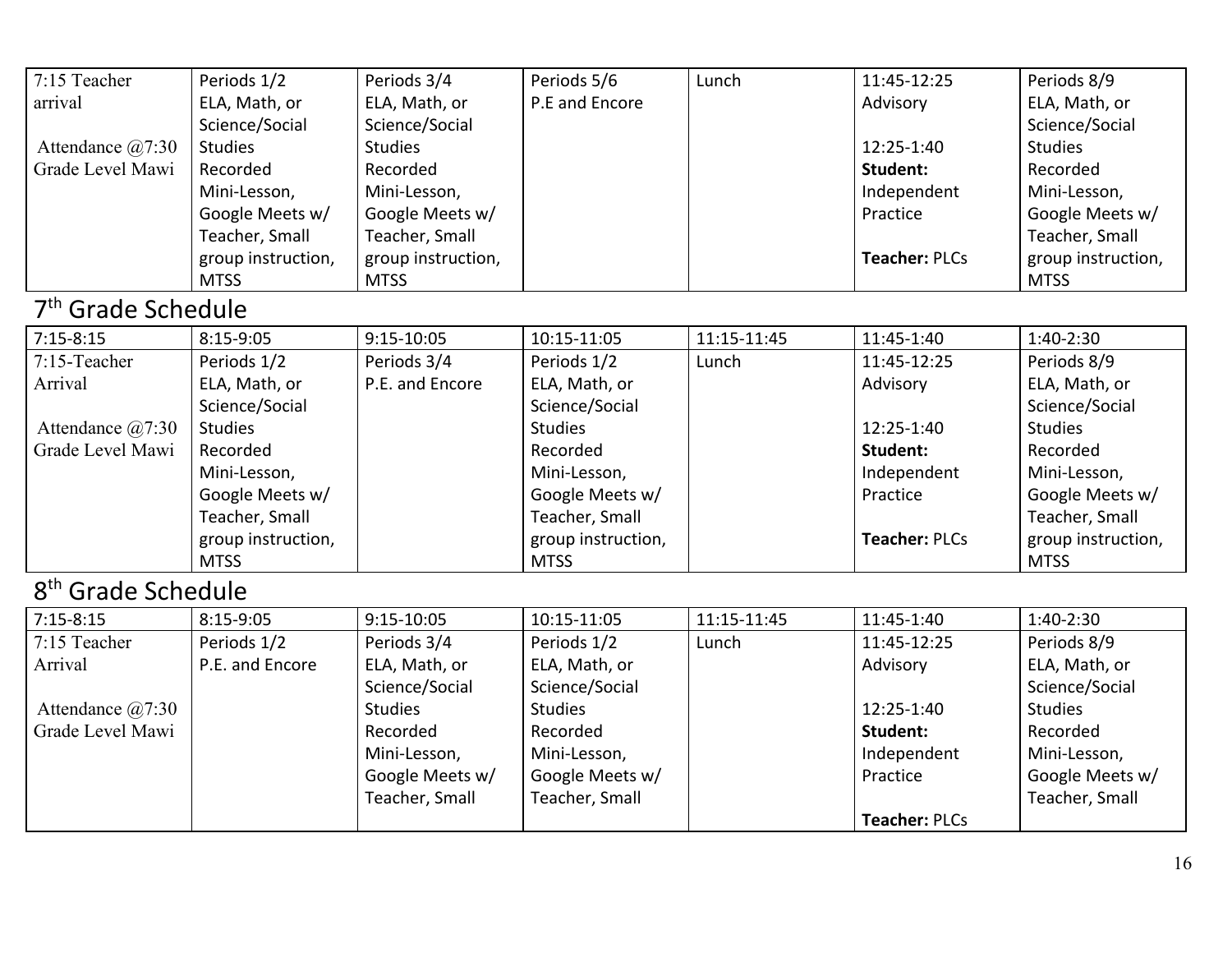|  | group instruction, | Leroup instruction. |  | eroup instruction. |
|--|--------------------|---------------------|--|--------------------|
|  | <b>MTSS</b>        | <b>MTSS</b>         |  | 1000<br>ככו ועו    |

### **Appendix B**

#### **Hybrid Learning Schedules**

If a parent choose remote and a remote teacher is unavailable, the students who chose the remote schedule will be instructed by the grade level classroom teacher from their **school following the hybrid schedule.**

#### **K-5 th Grade Hybrid**

Group A= Students whose last name begins with A-L.

"On Days" (Students are in school)= Monday and Thursday

"Off Days"=(Students work remotely from home) Tuesday and Friday

Group B= Students whose last name begins with M-Z.

"On Days"= (Students are in school) Tuesday and Friday

"Off Days"=(Students work remotely from home) Monday and Thursday

### **Group A-Students whose last name begins with A-L**

| <b>Times</b>  | Monday                      | Tuesday                  | Wednesday                  | Thursday                    | Friday                   |
|---------------|-----------------------------|--------------------------|----------------------------|-----------------------------|--------------------------|
|               | Group $A(A-L)$<br>In School | Group $B(M-Z)$<br>Remote | <b>All Students Remote</b> | Group $A(A-L)$<br>In School | Group $B(M-Z)$<br>Remote |
|               |                             |                          |                            |                             |                          |
| $8:00 - 8:15$ | Arrival / SEL Check In      | Attendance               | Attendance for All         | Arrival / SEL Check In      | Arrival / SEL Check In   |
| $8:15-12:30$  | Principals will schedule:   | Pre-Recorded Videos:     | $8:15-9:05$                | Principals will schedule:   | Pre-Recorded Videos:     |
|               | ELA-120 minutes             | $ELA-15$ min.            | Math Instruction           | ELA-120 minutes             | ELA-15 min.              |
|               | Math-90 minute              | Math-15 min.             |                            | Math-90 minute              | Math-15 min.             |
|               | SS/Sci-45 min.              | SS/Sci-15 min.           | $9:15-10:05$               | SS/Sci-45 min.              | SS/Sci-15 min.           |
|               | Bathroom/Recess Breaks      | P.E., Music, Library, or | Reading Instruction        | Bathroom/Recess Breaks      | P.E., Music, Library, or |
|               | Arrival/Dismissal           | Art Zoom lessons         |                            | Arrival/Dismissal           | Art Zoom lessons         |
|               |                             |                          | $10:15 - 11:05$            |                             |                          |
|               |                             |                          | Science or Social          |                             |                          |
|               |                             |                          | <b>Studies</b>             |                             |                          |
| $12:40-1:10$  | Lunch                       | Lunch                    | 11:45-12:25                | Lunch                       | Lunch                    |
|               |                             |                          | <b>Teacher Plan</b>        |                             |                          |
| $1:10-1:50$   | Teacher Plan                | Teacher Plan             | $12:30-2:00$               | Teacher Plan                | Teacher Plan             |
|               |                             |                          | $+Teacher$ PLC             |                             |                          |
|               |                             |                          | +Students Practice         |                             |                          |
|               |                             |                          | Assignments                |                             |                          |
| $1:50-2:20$   | Zoom Math w/Group B         | Zoom Math w/Group A      | $2:00-3:00$ -Emails        | Zoom Math w/Group B         | Zoom Math w/Group A      |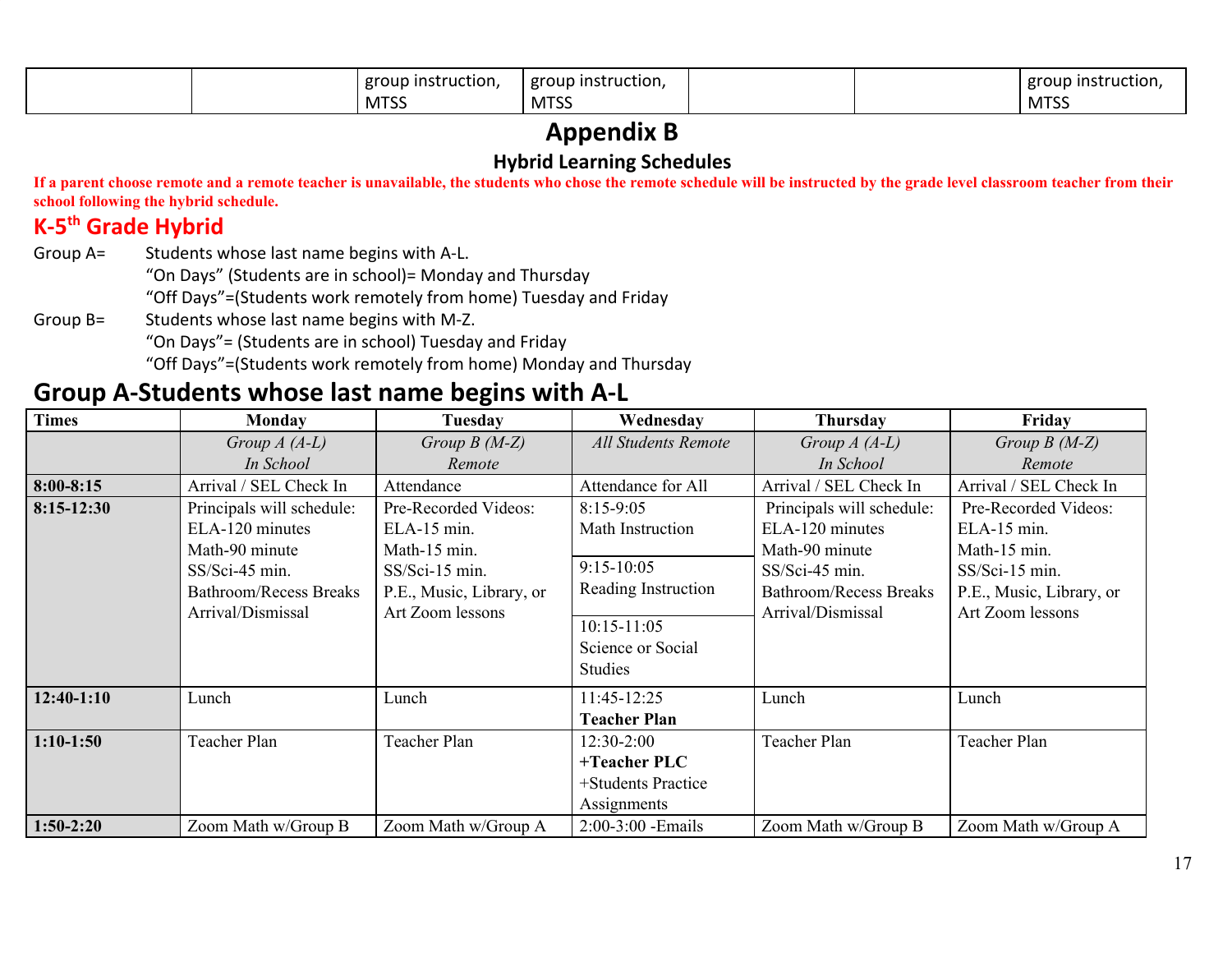|             |                    |                       | <b>Office Hours</b><br>$+$ Small Group |                    |                    |
|-------------|--------------------|-----------------------|----------------------------------------|--------------------|--------------------|
|             |                    |                       | Instruction- Group                     |                    |                    |
| $2:30-3:00$ | Zoom ELA w/Group B | Zoom ELA $w/G$ roup A |                                        | Zoom ELA w/Group B | Zoom ELA w/Group A |

### **Hybrid Group B: Students whose names begin with M-Z**

| <b>Times</b>  | <b>Monday</b>                                                                                                         | <b>Tuesday</b>                                                                                                                         | Wednesday                                                                              | <b>Thursday</b>                                                                                                       | Friday                                                                                                                                 |
|---------------|-----------------------------------------------------------------------------------------------------------------------|----------------------------------------------------------------------------------------------------------------------------------------|----------------------------------------------------------------------------------------|-----------------------------------------------------------------------------------------------------------------------|----------------------------------------------------------------------------------------------------------------------------------------|
|               | Group $A(A-L)$                                                                                                        | Group $B(M-Z)$                                                                                                                         | <b>All Students Remote</b>                                                             | Group $A(A-L)$                                                                                                        | Group $B(M-Z)$                                                                                                                         |
|               | Remote                                                                                                                | In School                                                                                                                              |                                                                                        | Remote                                                                                                                | In School                                                                                                                              |
| $8:00 - 8:15$ | Attendance                                                                                                            | Arrival / SEL Check In                                                                                                                 | Attendance for All                                                                     | Attendance                                                                                                            | Arrival / SEL Check In                                                                                                                 |
| $8:15-12:30$  | Pre-Recorded Videos:<br>ELA-15 min.<br>Math-15 min.<br>SS/Sci-15 min.<br>P.E., Music, Library, or<br>Art Zoom lessons | Principals will schedule:<br>ELA-120 minutes<br>Math-90 minute<br>SS/Sci-45 min.<br><b>Bathroom/Recess Breaks</b><br>Arrival/Dismissal | $8:15-9:05$<br>Math Instruction<br>$9:15-10:05$<br>Reading Instruction                 | Pre-Recorded Videos:<br>ELA-15 min.<br>Math-15 min.<br>SS/Sci-15 min.<br>P.E., Music, Library, or<br>Art Zoom lessons | Principals will schedule:<br>ELA-120 minutes<br>Math-90 minute<br>SS/Sci-45 min.<br><b>Bathroom/Recess Breaks</b><br>Arrival/Dismissal |
|               |                                                                                                                       | $10:15 - 11:05$<br>Science or Social<br><b>Studies</b>                                                                                 |                                                                                        |                                                                                                                       |                                                                                                                                        |
| $12:40-1:10$  | Lunch                                                                                                                 | Lunch                                                                                                                                  | 11:45-12:25<br><b>Teacher Plan</b>                                                     | Lunch                                                                                                                 | Lunch                                                                                                                                  |
| $1:10-1:50$   | Teacher Plan                                                                                                          | Teacher Plan                                                                                                                           | 12:30-2:00<br>+Teacher PLC<br>+Students Practice<br>Assignments                        | Teacher Plan                                                                                                          | Teacher Plan                                                                                                                           |
| $1:50-2:20$   | Zoom Math w/Group B                                                                                                   | Zoom Math w/Group A                                                                                                                    | 2:00-3:00 - Emails<br><b>Office Hours</b><br>+Small Group<br><b>Instruction-</b> Group | Zoom Math w/Group B                                                                                                   | Zoom Math w/Group A                                                                                                                    |
| $2:30-3:00$   | Zoom ELA w/Group B                                                                                                    | Zoom ELA w/Group A                                                                                                                     |                                                                                        | Zoom ELA w/Group B                                                                                                    | Zoom ELA w/Group A                                                                                                                     |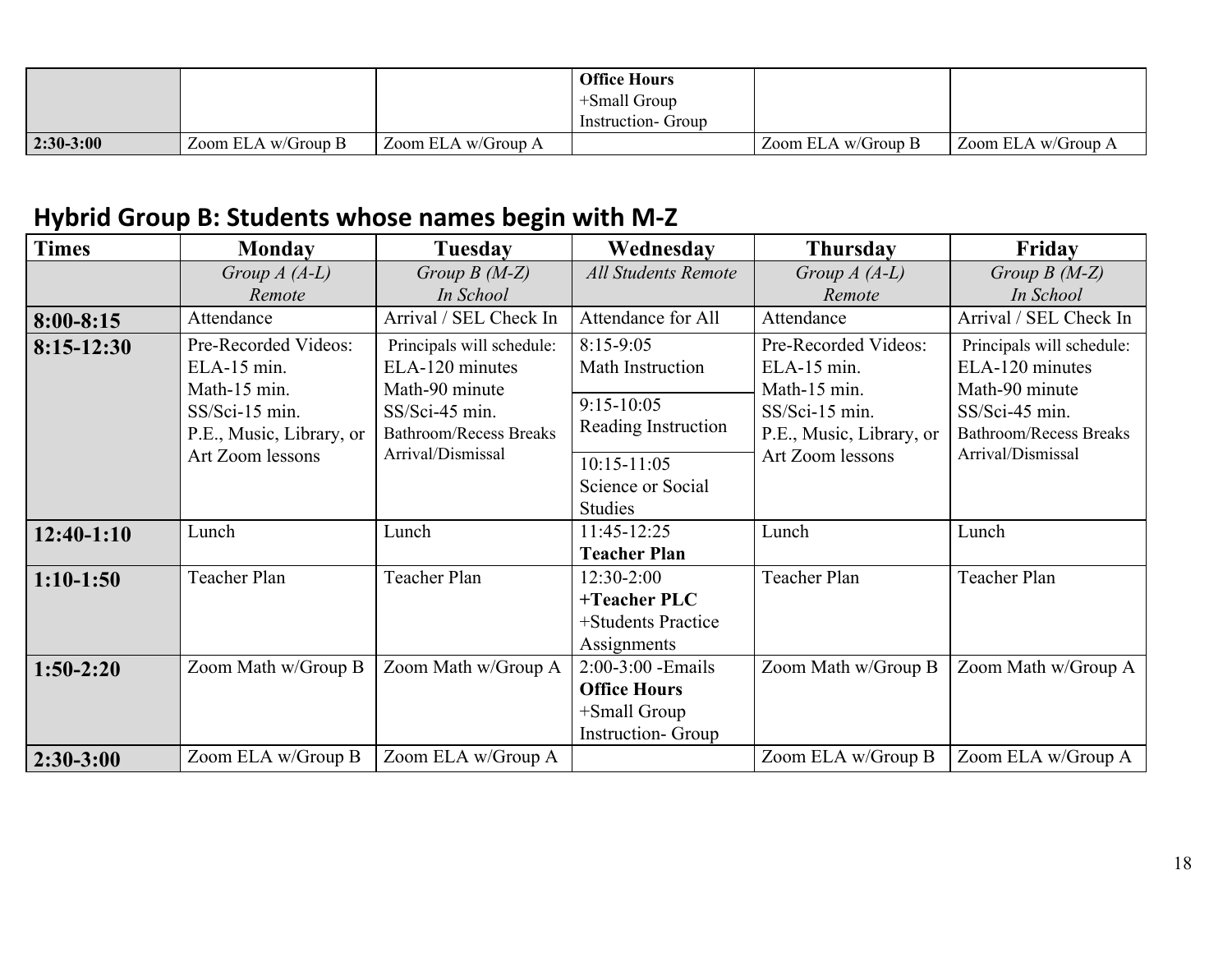### **6 th -8th Grade Hybrid Schedule**

## 6 th Grade

| <b>Breakfas</b> | $ $ l <sup>st</sup> Pledge | 2 <sup>nd</sup> | 2rd       | $\mathbf{u}$ th | $S^{th}$ Encore | $16^{th}$<br>' Lunch | $-17$ <sup>th</sup> Encore 1 <b>u</b> | 8 <sup>th</sup> | 4 <sup>th</sup>                       | Advisory |
|-----------------|----------------------------|-----------------|-----------|-----------------|-----------------|----------------------|---------------------------------------|-----------------|---------------------------------------|----------|
| $7:00-$         | $7:30-$                    | $8:03 - 8:$     | $8:33-9:$ | $-50.9$         | $9:33 - 10:0$   | NO LUNCH             | $10:03-$                              |                 | 「I0:33-  II:03-I <mark> II:33-</mark> |          |
| 7:25            | 8:00                       | 30              | 00        | 9:30            |                 |                      | 10:30                                 | II:00           | 1:30                                  | 12:00    |

### 7<sup>th</sup> Grade

| <b>Breakfas</b> | $Ist$ Pledge    | $\mathcal{D}$ nd | $3rd$ Encore            | $4th$ Encore | Is <sup>th</sup> Lunch    | Advisory | 7 <sup>th</sup>   | 8 <sup>th</sup>                         | a <sup>th</sup> | 10 <sup>th</sup> |
|-----------------|-----------------|------------------|-------------------------|--------------|---------------------------|----------|-------------------|-----------------------------------------|-----------------|------------------|
| $7:00-$<br>7:25 | $7:30-$<br>8:00 | 30               | $8:03-8:8:33-4:0$ 4:03- | 9:30         | NO LUNCH <u>9:33-10:0</u> |          | $10:03-$<br>10:30 | $ 0.33-1 $ $ 1.03-11 $ $ 1.33-$<br>1:00 | :30             | 12:00            |

### 8 th Grade

| <b>Breakfas</b> | $ $ $ $ <sup>st</sup> Encore | $2nd$ Encore | $\mathsf{I}$ 3rd   | $\mathbf{u}$ th | $C + h$     | 6 <sup>th</sup> | 7 <sup>th</sup><br>Lunch | Advisory        | 4 <sup>th</sup>   | 10 <sup>th</sup> |
|-----------------|------------------------------|--------------|--------------------|-----------------|-------------|-----------------|--------------------------|-----------------|-------------------|------------------|
| $7:00-$         | $7:30-$                      | $8:03 - 8:$  | $8.33 - 9.19.03 -$ |                 | $9:33 - 10$ | $10:03-$        | NO LUNCH                 | $  10:33 - 11 $ | 11:03-11   11:33- |                  |
| 7:25            | 8:00                         | 30           | 00                 | 9:30            | .00.        | 10:30           |                          | 00              | :30               | 12:00            |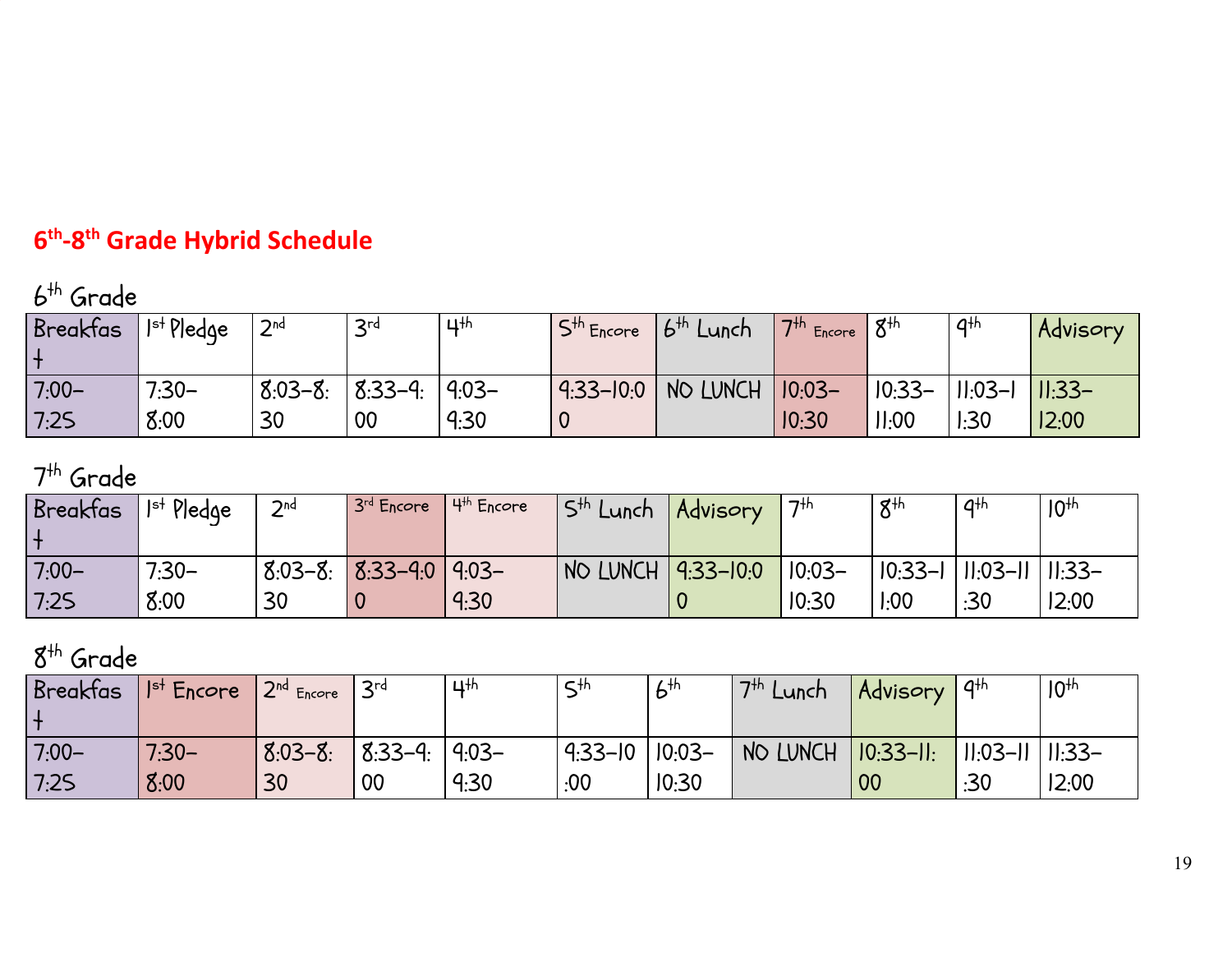| <b>Group A</b> Students with the Last Name A-L. Hybrid Middle School Plan |
|---------------------------------------------------------------------------|
| Chicago Heights School District 170 ALL 6th Graders                       |

| <b>Times</b>    | <b>Monday</b>             | Tuesday              | Wednesday                  | <b>Thursday</b>           | Friday               |
|-----------------|---------------------------|----------------------|----------------------------|---------------------------|----------------------|
|                 | Report to School          | Remote Learning      | <b>All Students Remote</b> | Report to School          | Remote Learning      |
| $7:30-12:00$    | <b>Follow Grade Level</b> | MATHia 30 Min        | Attendance $(a)7:30$       | <b>Follow Grade Level</b> | MATHia 30 Min        |
|                 | <b>Bell Schedule</b>      | Ind. Reading 30 Min  | Grade Level Mawi           | <b>Bell Schedule</b>      | Ind. Reading 30 Min  |
|                 |                           | Mini Lessons 1 Hour  |                            |                           | Mini Lessons 1 Hour  |
|                 |                           | Assignments 1 Hour   |                            |                           | Assignments 1 Hour   |
| $12:05 - 12:35$ | <b>Staff Lunch</b>        | <b>Staff Lunch</b>   | $8:15-9:05$                | <b>Staff Lunch</b>        | <b>Staff Lunch</b>   |
|                 |                           |                      | Periods 1 and 2            |                           |                      |
| $12:35-1:15$    | <b>Staff Plan</b>         | <b>Staff Plan</b>    | $9:15-10:05$               | <b>Staff Plan</b>         | <b>Staff Plan</b>    |
|                 |                           |                      | Periods 3 and 4            |                           |                      |
| $1:20-1:50$     | Group A MATHia 30         | Group B MATHia 30    | $10:15 - 11:05$            | Group A MATHia 30         | Group B MATHia 30    |
|                 | min.                      | min.                 | Periods 5 and 7            | min.                      | min.                 |
|                 | Zoom w/Group B            | Zoom w/Group A       |                            | Zoom w/Group B            | Zoom w/Group A       |
|                 | Periods 1 and 2           | Periods 1 and 2      |                            | Periods 1 and 2           | Periods 1 and 2      |
| $2:00-2:30$     | Group A Ind. Read 30      | Group B Ind. Read 30 | $11:15 - 11:45$            | Group A Ind. Read 30      | Group B Ind. Read 30 |
|                 | m <sub>1</sub> n          | m <sub>1</sub> n     | Lunch                      | min                       | min                  |
|                 | Zoom w/Group B            | Zoom w/Group A       |                            | Zoom w/Group B            | Zoom w/Group A       |
|                 | Periods 3 and 4           | Periods 3 and 4      |                            | Periods 3 and 4           | Periods 3 and 4      |
| $2:40-3:10$     | Zoom w/Group B            | Zoom w/Group A       | 11:45-12:25                | Zoom w/Group B            | Zoom w/Group A       |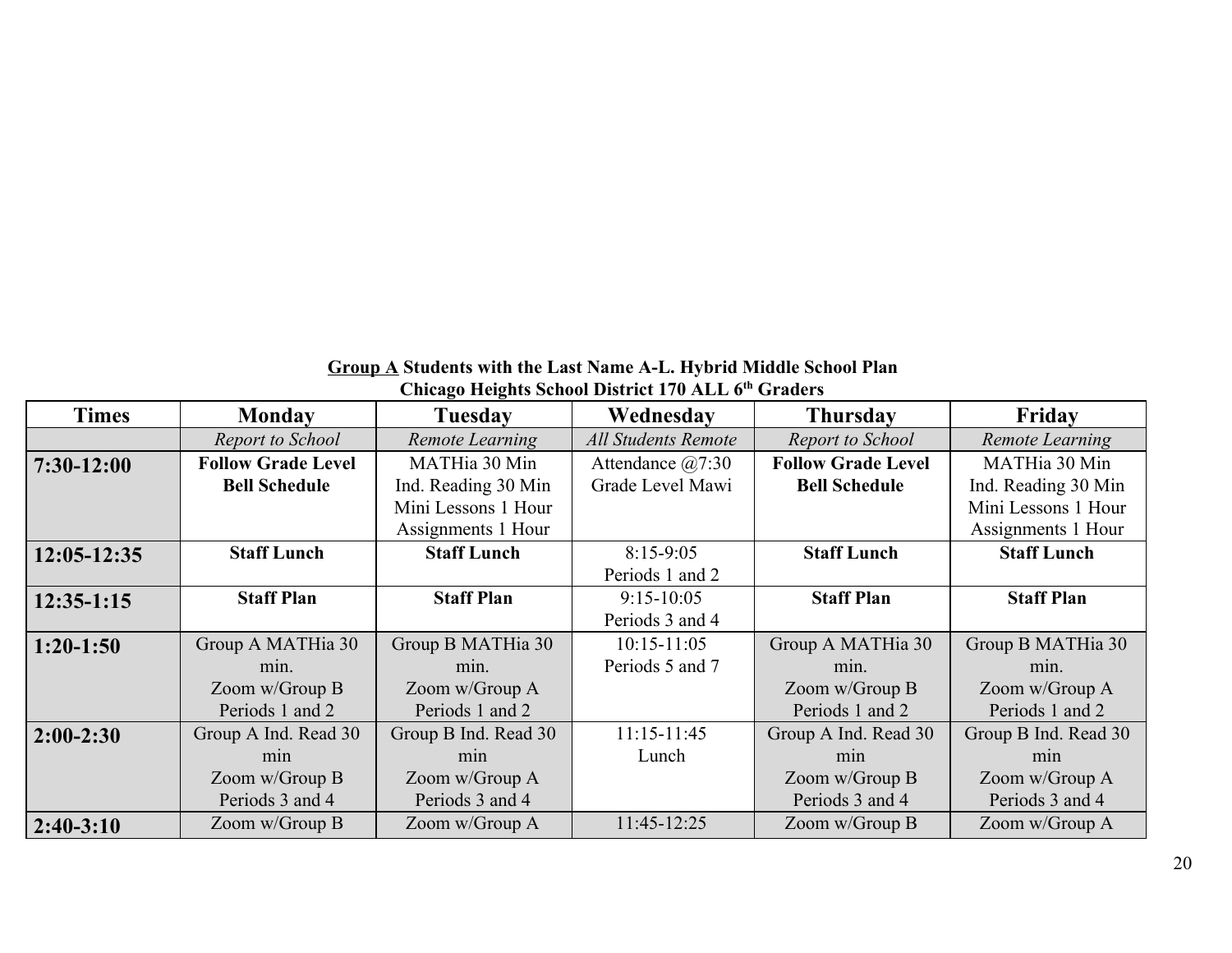| 1 Teacher Per<br><b>Content for Stipend</b> | Periods 8 and 9                            | Periods 8 and 9                            | <b>Advisory</b>    | Periods 8 and 9                            | Periods 8 and 9                            |
|---------------------------------------------|--------------------------------------------|--------------------------------------------|--------------------|--------------------------------------------|--------------------------------------------|
|                                             | All Students Complete<br>Homework/Practice | All Students Complete<br>Homework/Practice |                    | All Students Complete<br>Homework/Practice | All Students Complete<br>Homework/Practice |
|                                             |                                            |                                            | $12:30-1:30$       |                                            |                                            |
|                                             |                                            |                                            | $+Teacher$ PLC     |                                            |                                            |
|                                             |                                            |                                            | +Students Practice |                                            |                                            |
|                                             |                                            |                                            | Assignments        |                                            |                                            |
|                                             |                                            |                                            | $1:40-2:30$        |                                            |                                            |
|                                             |                                            |                                            | Periods 8 and 9    |                                            |                                            |

#### **Group B Students with the Last Name M-Z. Hybrid Middle School Plan**

| <b>Times</b>    | <b>Monday</b>        | Tuesday                   | Wednesday                  | <b>Thursday</b>      | Friday                    |
|-----------------|----------------------|---------------------------|----------------------------|----------------------|---------------------------|
|                 | Remote Learning      | Report to School          | <b>All Students Remote</b> | Remote Learning      | Report to School          |
| $7:30-12:00$    | MATHia 30 Min        | <b>Follow Grade Level</b> | Attendance $(a)7:30$       | MATHia 30 Min        | <b>Follow Grade Level</b> |
|                 | Ind. Reading 30 Min  | <b>Bell Schedule</b>      | Grade Level Mawi           | Ind. Reading 30 Min  | <b>Bell Schedule</b>      |
|                 | Mini Lessons 1 Hour  |                           |                            | Mini Lessons 1 Hour  |                           |
|                 | Assignments 1 Hour   |                           |                            | Assignments 1 Hour   |                           |
| $12:05 - 12:35$ | <b>Staff Lunch</b>   | <b>Staff Lunch</b>        | $8:15-9:05$                | <b>Staff Lunch</b>   | <b>Staff Lunch</b>        |
|                 |                      |                           | Periods 1 and 2            |                      |                           |
| $12:35-1:15$    | <b>Staff Plan</b>    | <b>Staff Plan</b>         | $9:15 - 10:05$             | <b>Staff Plan</b>    | <b>Staff Plan</b>         |
|                 |                      |                           | Periods 3 and 4            |                      |                           |
| $1:20-1:50$     | Group A MATHia 30    | Group B MATHia 30         | $10:15 - 11:05$            | Group A MATHia 30    | Group B MATHia 30         |
|                 | min.                 | min.                      | Periods 5 and 7            | min.                 | min.                      |
|                 | Zoom w/Group B       | Zoom w/Group A            |                            | Zoom w/Group B       | Zoom w/Group A            |
|                 | Periods 1 and 2      | Periods 1 and 2           |                            | Periods 1 and 2      | Periods 1 and 2           |
| $2:00-2:30$     | Group A Ind. Read 30 | Group B Ind. Read 30      | $11:15 - 11:45$            | Group A Ind. Read 30 | Group B Ind. Read 30      |
|                 | min                  | min                       | Lunch                      | min                  | min                       |

**Chicago Heights School District 170 ALL 6th Graders**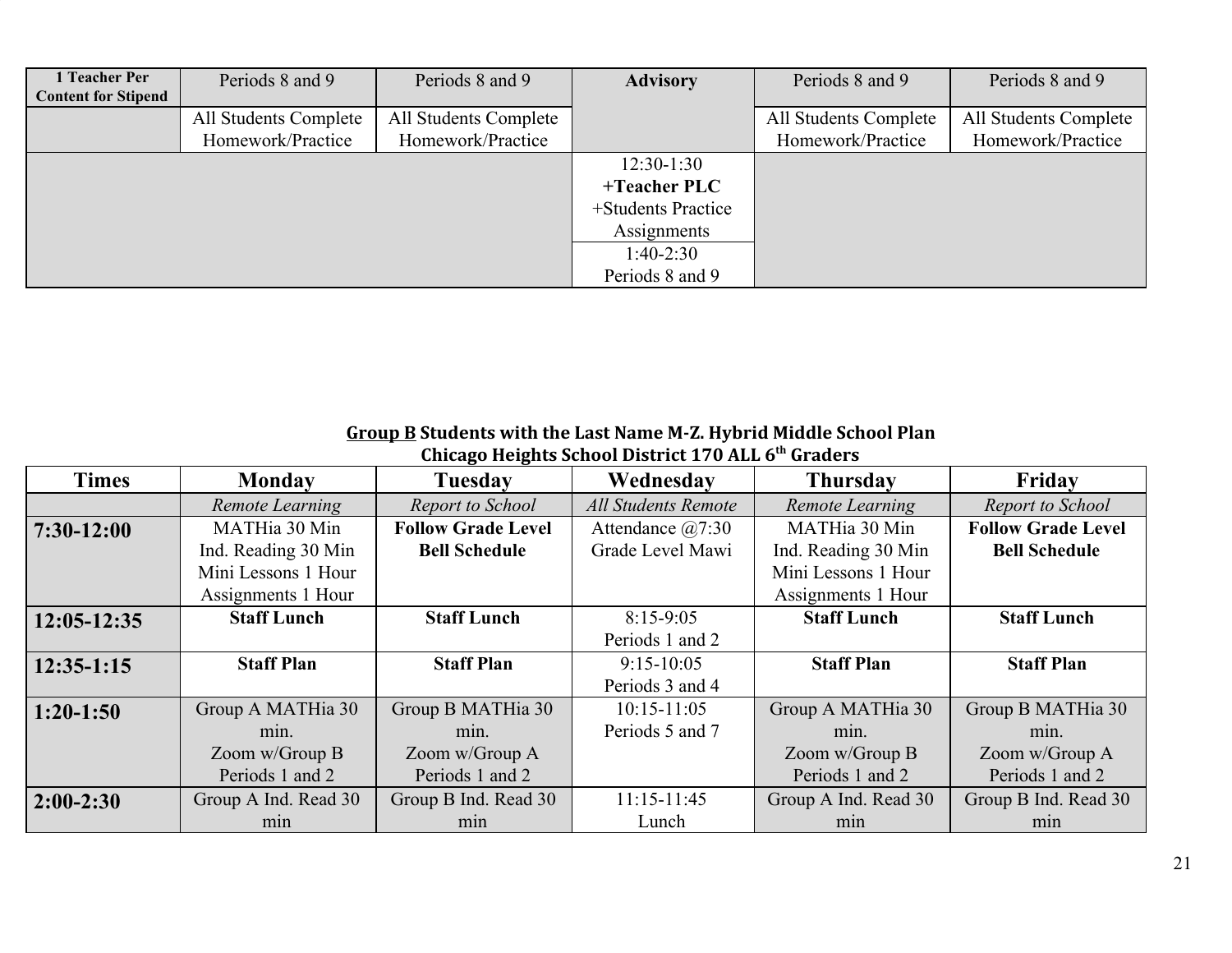|                            | Zoom w/Group B        | Zoom w/Group A        |                    | Zoom w/Group B        | Zoom w/Group A        |
|----------------------------|-----------------------|-----------------------|--------------------|-----------------------|-----------------------|
|                            | Periods 3 and 4       | Periods 3 and 4       |                    | Periods 3 and 4       | Periods 3 and 4       |
| $2:40-3:10$                | Zoom w/Group B        | Zoom w/Group A        | $11:45-12:25$      | Zoom w/Group B        | Zoom w/Group A        |
| 1 Teacher Per              | Periods 8 and 9       | Periods 8 and 9       | <b>Advisory</b>    | Periods 8 and 9       | Periods 8 and 9       |
| <b>Content for Stipend</b> |                       |                       |                    |                       |                       |
|                            | All Students Complete | All Students Complete |                    | All Students Complete | All Students Complete |
|                            | Homework/Practice     | Homework/Practice     |                    | Homework/Practice     | Homework/Practice     |
|                            |                       |                       | $12:30-1:30$       |                       |                       |
|                            |                       |                       | $+Teacher$ PLC     |                       |                       |
|                            |                       |                       | +Students Practice |                       |                       |
|                            |                       |                       | Assignments        |                       |                       |
|                            |                       |                       | $1:40-2:30$        |                       |                       |
|                            |                       |                       | Periods 8 and 9    |                       |                       |

#### **Group A Students with the Last Name A-L. Hybrid Middle School Plan Chicago Heights School District 170 ALL 7th Graders**

| <b>Times</b>    | <b>Monday</b>             | <b>Tuesday</b>       | Wednesday                  | <b>Thursday</b>           | Friday                 |
|-----------------|---------------------------|----------------------|----------------------------|---------------------------|------------------------|
|                 | Report to School          | Remote Learning      | <b>All Students Remote</b> | Report to School          | <b>Remote Learning</b> |
| $7:30-12:00$    | <b>Follow Grade Level</b> | MATHia 30 Min        | Attendance $(a)7:30$       | <b>Follow Grade Level</b> | MATHia 30 Min          |
|                 | <b>Bell Schedule</b>      | Ind. Reading 30 Min  | Grade Level Mawi           | <b>Bell Schedule</b>      | Ind. Reading 30 Min    |
|                 |                           | Mini Lessons 1 Hour  |                            |                           | Mini Lessons 1 Hour    |
|                 |                           | Assignments 1 Hour   |                            |                           | Assignments 1 Hour     |
| $12:05 - 12:35$ | <b>Staff Lunch</b>        | <b>Staff Lunch</b>   | $8:15-9:05$                | <b>Staff Lunch</b>        | <b>Staff Lunch</b>     |
|                 |                           |                      | Periods 1 and 2            |                           |                        |
| $12:35-1:15$    | <b>Staff Plan</b>         | <b>Staff Plan</b>    | $9:15-10:05$               | <b>Staff Plan</b>         | <b>Staff Plan</b>      |
|                 |                           |                      | Periods 3 and 4            |                           |                        |
| $1:20-1:50$     | Group A MATHia 30         | Group B MATHia 30    | $10:15 - 11:05$            | Group A MATHia 30         | Group B MATHia 30      |
|                 | min.                      | min.                 | Periods 7 and 8            | min.                      | min.                   |
|                 | Zoom w/Group B            | Zoom w/Group A       |                            | Zoom $w/G$ roup B         | Zoom w/Group A         |
|                 | Periods 1 and 2           | Periods 1 and 2      |                            | Periods 1 and 2           | Periods 1 and 2        |
| $2:00-2:30$     | Group A Ind. Read 30      | Group B Ind. Read 30 | $11:15-11:45$              | Group A Ind. Read 30      | Group B Ind. Read 30   |
|                 | min                       | min                  | Lunch                      | min                       | min                    |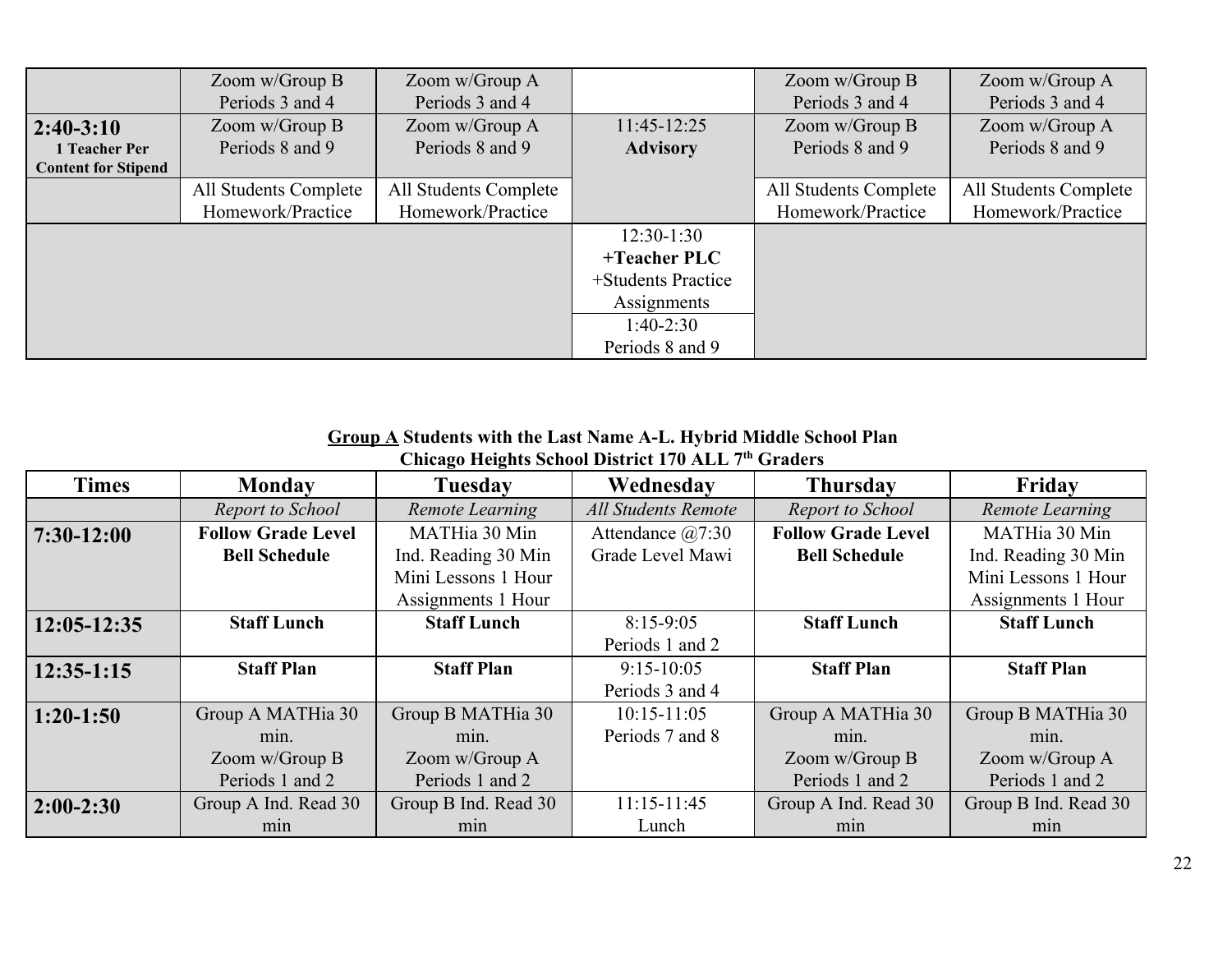|                            | Zoom w/Group B        | Zoom w/Group A        |                    | Zoom w/Group B        | Zoom w/Group A        |
|----------------------------|-----------------------|-----------------------|--------------------|-----------------------|-----------------------|
|                            | Periods 7 and 8       | Periods 7 and 8       |                    | Periods 7 and 8       | Periods 7 and 8       |
| $2:40-3:10$                | Zoom w/Group B        | Zoom w/Group A        | $11:45-12:25$      | Zoom w/Group B        | Zoom w/Group A        |
| 1 Teacher Per              | Periods 9 and 10      | Periods 9 and 10      | <b>Advisory</b>    | Periods 9 and 10      | Periods 9 and 10      |
| <b>Content for Stipend</b> |                       |                       |                    |                       |                       |
|                            | All Students Complete | All Students Complete |                    | All Students Complete | All Students Complete |
|                            | Homework/Practice     | Homework/Practice     |                    | Homework/Practice     | Homework/Practice     |
|                            |                       |                       | $12:30-1:30$       |                       |                       |
|                            |                       |                       | $+Teacher$ PLC     |                       |                       |
|                            |                       |                       | +Students Practice |                       |                       |
|                            |                       |                       | Assignments        |                       |                       |
|                            |                       |                       | $1:40-2:30$        |                       |                       |
|                            |                       |                       | Periods 9 and 10   |                       |                       |

#### **Group B Students with the Last Name M-Z. Hybrid Middle School Plan Chicago Heights School District 170 ALL 7th Graders**

| <b>Times</b> | <b>Monday</b>       | Tuesday                   | Wednesday            | <b>Thursday</b>     | Friday                    |
|--------------|---------------------|---------------------------|----------------------|---------------------|---------------------------|
|              | Remote Learning     | Report to School          | All Students Remote  | Remote Learning     | Report to School          |
| $7:30-12:00$ | MATHia 30 Min       | <b>Follow Grade Level</b> | Attendance $(a)7:30$ | MATHia 30 Min       | <b>Follow Grade Level</b> |
|              | Ind. Reading 30 Min | <b>Bell Schedule</b>      | Grade Level Mawi     | Ind. Reading 30 Min | <b>Bell Schedule</b>      |
|              | Mini Lessons 1 Hour |                           |                      | Mini Lessons 1 Hour |                           |
|              | Assignments 1 Hour  |                           |                      | Assignments 1 Hour  |                           |
| 12:05-12:35  | <b>Staff Lunch</b>  | <b>Staff Lunch</b>        | $8:15-9:05$          | <b>Staff Lunch</b>  | <b>Staff Lunch</b>        |
|              |                     |                           | Periods 1 and 2      |                     |                           |
| $12:35-1:15$ | <b>Staff Plan</b>   | <b>Staff Plan</b>         | $9:15-10:05$         | <b>Staff Plan</b>   | <b>Staff Plan</b>         |
|              |                     |                           | Periods 3 and 4      |                     |                           |
| $1:20-1:50$  | Group A MATHia 30   | Group B MATHia 30         | $10:15 - 11:05$      | Group A MATHia 30   | Group B MATHia 30         |
|              | min.                | min.                      | Periods 7 and 8      | min.                | min.                      |
|              | Zoom $w/G$ roup B   | Zoom w/Group A            |                      | Zoom w/Group B      | Zoom w/Group A            |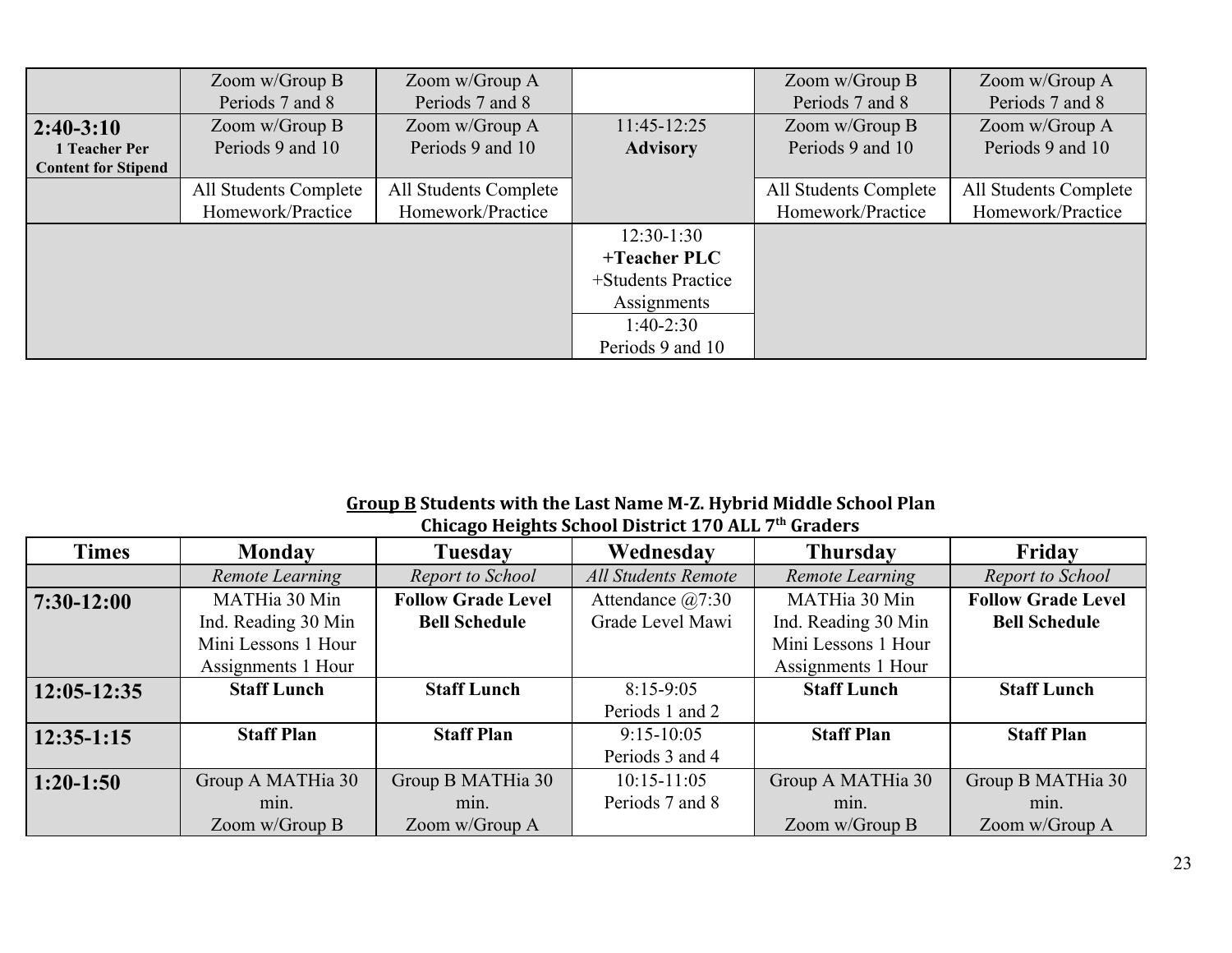|                            | Periods 1 and 2       | Periods 1 and 2       |                    | Periods 1 and 2       | Periods 1 and 2       |
|----------------------------|-----------------------|-----------------------|--------------------|-----------------------|-----------------------|
| $ 2:00-2:30 $              | Group A Ind. Read 30  | Group B Ind. Read 30  | $11:15-11:45$      | Group A Ind. Read 30  | Group B Ind. Read 30  |
|                            | m <sub>1</sub> n      | min                   | Lunch              | min                   | min                   |
|                            | Zoom w/Group B        | Zoom w/Group A        |                    | Zoom w/Group B        | Zoom w/Group A        |
|                            | Periods 7 and 8       | Periods 7 and 8       |                    | Periods 7 and 8       | Periods 7 and 8       |
| $ 2:40-3:10$               | Zoom w/Group B        | Zoom w/Group A        | 11:45-12:25        | Zoom w/Group B        | Zoom w/Group A        |
| 1 Teacher Per              | Periods 9 and 10      | Periods 9 and 10      | <b>Advisory</b>    | Periods 9 and 10      | Periods 9 and 10      |
| <b>Content for Stipend</b> |                       |                       |                    |                       |                       |
|                            | All Students Complete | All Students Complete |                    | All Students Complete | All Students Complete |
|                            | Homework/Practice     | Homework/Practice     |                    | Homework/Practice     | Homework/Practice     |
|                            |                       |                       | $12:30-1:30$       |                       |                       |
|                            |                       |                       | +Teacher PLC       |                       |                       |
|                            |                       |                       | +Students Practice |                       |                       |
|                            |                       |                       | Assignments        |                       |                       |
|                            |                       |                       | $1:40-2:30$        |                       |                       |
|                            |                       |                       | Periods 9 and 10   |                       |                       |

**Group A Students with the Last Name A-L. Hybrid Middle School Plan Chicago Heights School District 170 ALL 8th Graders**

| <b>Times</b>  | <b>Monday</b>             | <b>Tuesday</b>      | Wednesday                  | <b>Thursday</b>           | Friday              |
|---------------|---------------------------|---------------------|----------------------------|---------------------------|---------------------|
|               | Report to School          | Remote Learning     | <b>All Students Remote</b> | Report to School          | Remote Learning     |
|               |                           |                     |                            |                           |                     |
|               |                           |                     |                            |                           |                     |
| $7:30-12:00$  | <b>Follow Grade Level</b> | MATHia 30 Min       | Attendance $(a)7:30$       | <b>Follow Grade Level</b> | MATHia 30 Min       |
|               | <b>Bell Schedule</b>      | Ind. Reading 30 Min | Grade Level Mawi           | <b>Bell Schedule</b>      | Ind. Reading 30 Min |
|               |                           | Mini Lessons 1 Hour |                            |                           | Mini Lessons 1 Hour |
|               |                           | Assignments 1 Hour  |                            |                           | Assignments 1 Hour  |
| $12:05-12:35$ | <b>Staff Lunch</b>        | <b>Staff Lunch</b>  | $8:15-9:05$                | <b>Staff Lunch</b>        | <b>Staff Lunch</b>  |
|               |                           |                     | Periods 1 and 2            |                           |                     |
| $12:35-1:15$  | <b>Staff Plan</b>         | <b>Staff Plan</b>   | $9:15-10:05$               | <b>Staff Plan</b>         | <b>Staff Plan</b>   |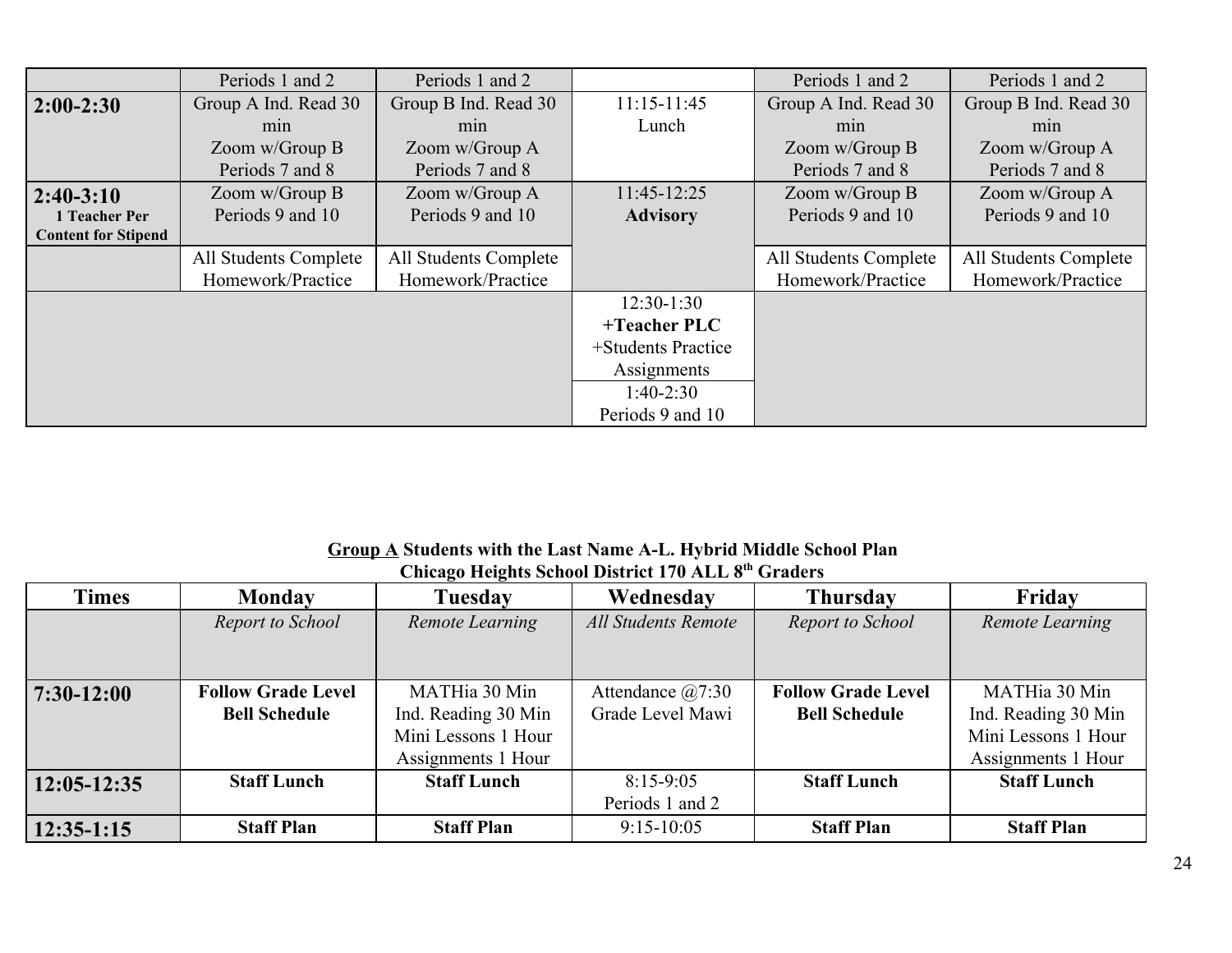|                            |                       |                       | Periods 3 and 4    |                       |                       |
|----------------------------|-----------------------|-----------------------|--------------------|-----------------------|-----------------------|
| $1:20-1:50$                | Group A MATHia 30     | Group B MATHia 30     | $10:15 - 11:05$    | Group A MATHia 30     | Group B MATHia 30     |
|                            | min.                  | min.                  | Periods 5 and 6    | min.                  | min.                  |
|                            | Zoom w/Group B        | Zoom w/Group A        |                    | Zoom w/Group B        | Zoom w/Group A        |
|                            | Periods 3 and 4       | Periods 3 and 4       |                    | Periods 3 and 4       | Periods 3 and 4       |
| $2:00-2:30$                | Group A Ind. Read 30  | Group B Ind. Read 30  | $11:15 - 11:45$    | Group A Ind. Read 30  | Group B Ind. Read 30  |
|                            | m <sub>1</sub>        | min                   | Lunch              | min                   | min                   |
|                            | Zoom w/Group B        | Zoom w/Group A        |                    | Zoom w/Group B        | Zoom w/Group A        |
|                            | Periods 5 and 6       | Periods 5 and 6       |                    | Periods 5 and 6       | Periods 5 and 6       |
| $2:40-3:10$                | Zoom w/Group B        | Zoom w/Group A        | $11:45-12:25$      | Zoom w/Group B        | Zoom w/Group A        |
| 1 Teacher Per              | Periods 8 and 9       | Periods 8 and 9       | <b>Advisory</b>    | Periods 8 and 9       | Periods 8 and 9       |
| <b>Content for Stipend</b> |                       |                       |                    |                       |                       |
|                            | All Students Complete | All Students Complete |                    | All Students Complete | All Students Complete |
|                            | Homework/Practice     | Homework/Practice     |                    | Homework/Practice     | Homework/Practice     |
|                            |                       |                       | $12:30-1:30$       |                       |                       |
|                            |                       |                       | +Teacher PLC       |                       |                       |
|                            |                       |                       | +Students Practice |                       |                       |
|                            |                       |                       | Assignments        |                       |                       |
|                            |                       |                       | $1:40-2:30$        |                       |                       |
|                            |                       |                       | Periods 8 and 9    |                       |                       |

#### **Group B Students with the Last Name M-Z. Hybrid Middle School Plan Chicago Heights School District 170 ALL 8th Graders**

| <b>Times</b>  | <b>Monday</b>       | <b>Tuesday</b>            | Wednesday                  | <b>Thursday</b>     | Fridav                    |
|---------------|---------------------|---------------------------|----------------------------|---------------------|---------------------------|
|               | Remote Learning     | Report to School          | <b>All Students Remote</b> | Remote Learning     | Report to School          |
| $7:30-12:00$  | MATHia 30 Min       | <b>Follow Grade Level</b> | Attendance $(a)7:30$       | MATHia 30 Min       | <b>Follow Grade Level</b> |
|               | Ind. Reading 30 Min | <b>Bell Schedule</b>      | Grade Level Mawi           | Ind. Reading 30 Min | <b>Bell Schedule</b>      |
|               | Mini Lessons 1 Hour |                           |                            | Mini Lessons 1 Hour |                           |
|               | Assignments 1 Hour  |                           |                            | Assignments 1 Hour  |                           |
| $12:05-12:35$ | <b>Staff Lunch</b>  | <b>Staff Lunch</b>        | $8:15-9:05$                | <b>Staff Lunch</b>  | <b>Staff Lunch</b>        |
|               |                     |                           | Periods 1 and 2            |                     |                           |
| $12:35-1:15$  | <b>Staff Plan</b>   | <b>Staff Plan</b>         | $9:15-10:05$               | <b>Staff Plan</b>   | <b>Staff Plan</b>         |